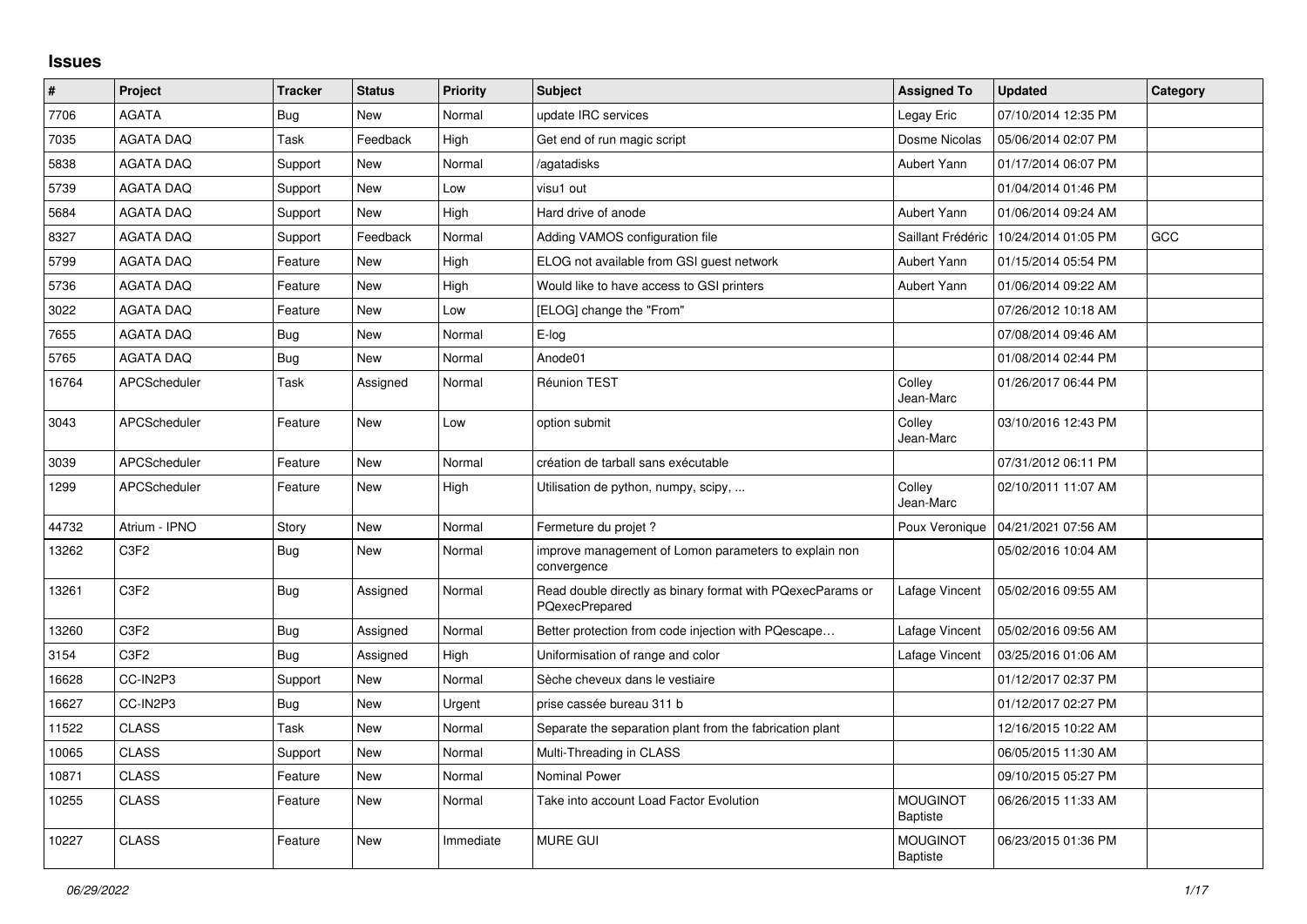| $\pmb{\#}$ | <b>Project</b>                       | <b>Tracker</b> | <b>Status</b> | <b>Priority</b> | <b>Subject</b>                                           | <b>Assigned To</b>                 | <b>Updated</b>      | Category |
|------------|--------------------------------------|----------------|---------------|-----------------|----------------------------------------------------------|------------------------------------|---------------------|----------|
| 9790       | <b>CLASS</b>                         | Feature        | New           | High            | neutron & γ Spectrum calculation                         |                                    | 04/29/2015 12:15 PM |          |
| 9789       | <b>CLASS</b>                         | Feature        | New           | Normal          | Multi Stream in EQM                                      |                                    | 04/29/2015 12:12 PM |          |
| 9788       | <b>CLASS</b>                         | Feature        | New           | Normal          | Multi Stream in FabricationPlant                         |                                    | 04/29/2015 12:10 PM |          |
| 9787       | <b>CLASS</b>                         | Feature        | New           | Normal          | Multi Stream in FabricationPlant/EQM                     |                                    | 04/29/2015 12:10 PM |          |
| 7385       | <b>CLASS</b>                         | Feature        | New           | High            | <b>GUI devellopment</b>                                  | LENIAU<br><b>Baptiste</b>          | 04/29/2015 12:15 PM |          |
| 7380       | <b>CLASS</b>                         | Feature        | New           | High            | <b>ReactorFacility</b>                                   | LENIAU<br><b>Baptiste</b>          | 06/11/2014 11:06 AM |          |
| 7379       | <b>CLASS</b>                         | Feature        | New           | Normal          | FrontEnd                                                 | <b>MOUGINOT</b><br><b>Baptiste</b> | 06/11/2014 11:05 AM |          |
| 6748       | <b>CLASS</b>                         | Feature        | New           | Normal          | Charger un parc présimulé à partir du .root              |                                    | 04/03/2014 11:36 AM |          |
| 5377       | <b>CLASS</b>                         | Feature        | New           | Low             | enrichment factory                                       |                                    | 10/21/2013 03:15 PM |          |
| 5376       | <b>CLASS</b>                         | Feature        | New           | Low             | Reactor batch creation                                   |                                    | 10/21/2013 03:14 PM |          |
| 5350       | <b>CLASS</b>                         | Feature        | New           | Low             | Set some quality criteria on Pu when building a MOX fuel |                                    | 10/22/2013 11:50 AM |          |
| 5329       | <b>CLASS</b>                         | Feature        | New           | Low             | Power density                                            |                                    | 10/14/2013 05:58 PM |          |
| 13226      | <b>CLASS</b>                         | Bug            | New           | Normal          | Typo in prompt                                           | LENIAU<br><b>Baptiste</b>          | 04/28/2016 01:44 AM |          |
| 11059      | <b>CLASS</b>                         | <b>Bug</b>     | <b>New</b>    | Normal          | Bad packaging of 4.1.0.tar.gaz                           |                                    | 10/09/2015 06:31 AM |          |
| 10786      | <b>CLASS</b>                         | <b>Bug</b>     | New           | Normal          | CLASS Stopped by a "KILL" signal                         |                                    | 08/31/2015 07:00 PM |          |
| 9916       | <b>CLASS</b>                         | <b>Bug</b>     | Feedback      | Urgent          | CLASS compilation fails with gcc5 (5.1.0)                |                                    | 06/30/2015 11:55 PM |          |
| 9883       | <b>CLASS</b>                         | <b>Bug</b>     | <b>New</b>    | High            | Copy past from user manual                               |                                    | 05/18/2015 10:26 PM |          |
| 9784       | <b>CLASS</b>                         | <b>Bug</b>     | In progress   | Normal          | Wrong diagnosis                                          | <b>MOUGINOT</b><br><b>Baptiste</b> | 05/05/2015 02:21 PM |          |
| 6062       | <b>CLASS</b>                         | <b>Bug</b>     | New           | Normal          | FabricationPLant Parallelisation (in CLASS.cxx)          |                                    | 02/10/2014 11:59 AM |          |
| 4932       | <b>DCOD</b>                          | Task           | <b>New</b>    | Low             | DCOD testing                                             | <b>Grave Xavier</b>                | 08/26/2013 03:35 PM |          |
| 8668       | <b>DCOD</b>                          | Feature        | New           | Normal          | filterdiff is missing                                    |                                    | 12/05/2014 06:17 PM |          |
| 8667       | <b>DCOD</b>                          | Feature        | New           | Normal          | uuid missing                                             |                                    | 12/05/2014 06:14 PM |          |
| 5503       | <b>DCOD</b>                          | Feature        | New           | Low             | test ada 2012 in ./configure                             |                                    | 11/13/2013 04:54 PM |          |
| 4937       | <b>DCOD</b>                          | Feature        | New           | Low             | Implement Hobbit/Zabbix scripts                          | <b>Grave Xavier</b>                | 08/27/2013 11:19 AM |          |
| 8669       | <b>DCOD</b>                          | <b>Bug</b>     | New           | Normal          | error during compilation                                 |                                    | 12/05/2014 06:19 PM |          |
| 5592       | <b>DCOD</b>                          | <b>Bug</b>     | New           | Low             | environment test missing in ./configure                  |                                    | 11/29/2013 11:19 AM |          |
| 5462       | <b>DCOD</b>                          | <b>Bug</b>     | Feedback      | Low             | Cleaning tags                                            | Grave Xavier                       | 01/25/2018 09:25 AM |          |
| 5688       | Electronic Control and<br>Monitoring | Task           | New           | Low             | Mercurialiser configuration files                        | Legay Eric                         | 12/19/2013 09:59 AM |          |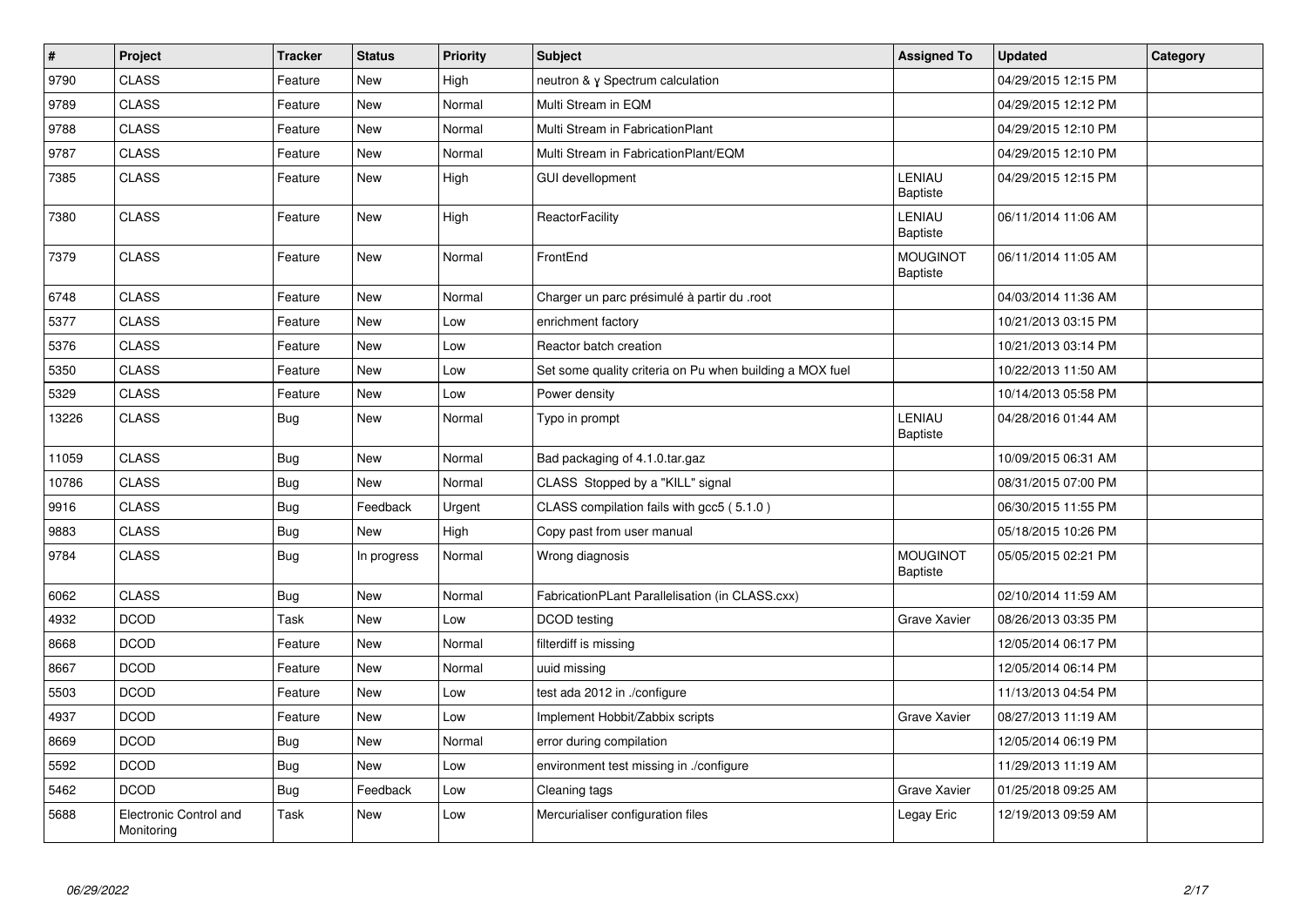| $\sharp$ | <b>Project</b>                       | <b>Tracker</b> | <b>Status</b> | <b>Priority</b> | <b>Subject</b>                                                  | <b>Assigned To</b>  | <b>Updated</b>      | Category                |
|----------|--------------------------------------|----------------|---------------|-----------------|-----------------------------------------------------------------|---------------------|---------------------|-------------------------|
| 5751     | Electronic Control and<br>Monitoring | Feature        | New           | Low             | buildcfg with some error message                                |                     | 01/06/2014 05:43 PM |                         |
| 5795     | Electronic Control and<br>Monitoring | <b>Bug</b>     | Feedback      | Normal          | Time out digitizer sever                                        | Pietri Stephane     | 01/13/2014 10:32 AM |                         |
| 5759     | Electronic Control and<br>Monitoring | <b>Bug</b>     | Feedback      | Normal          | bug checknarvalnodes 1                                          | Ralet Damian        | 01/17/2014 10:54 AM |                         |
| 3851     | ENX                                  | Task           | New           | Low             | [named register] Tagging new print                              |                     | 01/22/2013 05:04 PM | <b>ENX Core</b>         |
| 3833     | <b>ENX</b>                           | Task           | New           | Low             | [named register] Modifying MD and MM command type               |                     | 01/17/2013 06:06 PM | <b>ENX Core</b>         |
| 3832     | ENX                                  | Task           | New           | Low             | [named register] New control                                    |                     | 01/17/2013 06:04 PM | <b>ENX Core</b>         |
| 5710     | ENX                                  | Support        | Assigned      | Low             | Documentation - Named function                                  | Dosme Nicolas       | 02/25/2014 04:58 PM |                         |
| 660      | ENX                                  | Support        | New           | High            | Documentation                                                   | Legay Eric          | 05/27/2010 10:55 AM | Documentation           |
| 5572     | <b>ENX</b>                           | Support        | New           | Low             | Cleaning autorconf                                              | Legay Eric          | 11/25/2013 03:23 PM | <b>Driver Generator</b> |
| 5431     | <b>ENX</b>                           | Support        | New           | Low             | Cleaning compilation chain                                      | Legay Eric          | 10/29/2013 10:18 AM | <b>ENX Core</b>         |
| 852      | <b>ENX</b>                           | Feature        | New           | Low             | Better handling of exception in empty skeleton                  | Legay Eric          | 01/30/2013 03:58 PM | <b>Driver Generator</b> |
| 5527     | ENX                                  | Feature        | New           | Low             | Named register list                                             |                     | 11/18/2013 05:30 PM | <b>Drivers</b>          |
| 8693     | ENX                                  | Feature        | New           | Normal          | sauver log_level                                                |                     | 12/09/2014 03:54 PM | <b>ENX Core</b>         |
| 4652     | <b>ENX</b>                           | Feature        | New           | Low             | rename appenders.ad[sb]                                         |                     | 06/13/2013 10:19 AM | <b>ENX Core</b>         |
| 2644     | ENX                                  | Feature        | New           | Low             | Que faire en cas de multiple connexion sans quit                |                     | 01/22/2013 05:04 PM | <b>ENX Core</b>         |
| 659      | <b>ENX</b>                           | Feature        | New           | Normal          | Gestion des arbres DOM                                          |                     | 01/16/2013 11:33 AM | <b>ENX Core</b>         |
| 656      | ENX                                  | Feature        | New           | Low             | named register                                                  |                     | 01/30/2013 03:59 PM | <b>ENX Core</b>         |
| 42       | ENX                                  | Feature        | New           | Urgent          | Module ID Handler                                               |                     | 06/05/2013 02:27 PM | <b>ENX Core</b>         |
| 113      | ENX                                  | Bug            | Feedback      | High            | remove reference to T_Result constants                          | Legay Eric          | 05/16/2011 01:26 PM | <b>Driver Generator</b> |
| 4184     | ENX                                  | <b>Bug</b>     | Feedback      | Normal          | fonctionnement ENX linux 64 bits avec gnat_pro-7.1.1            | Peyré Jean          | 06/11/2013 09:11 PM | <b>Drivers</b>          |
| 12993    | ENX                                  | Bug            | New           | Normal          | init.enx                                                        | Dosme Nicolas       | 03/30/2016 02:37 PM | <b>ENX Core</b>         |
| 5448     | <b>ENX</b>                           | <b>Bug</b>     | <b>New</b>    | Normal          | configure enx                                                   |                     | 10/30/2013 10:31 AM | <b>ENX Core</b>         |
| 5447     | ENX                                  | <b>Bug</b>     | New           | Low             | make distclean - DCOD                                           | Legay Eric          | 11/13/2013 04:05 PM | <b>ENX Core</b>         |
| 5144     | ENX                                  | <b>Bug</b>     | Feedback      | Low             | ENX + P42 regression                                            | Legay Eric          | 10/02/2013 11:09 AM | <b>ENX Core</b>         |
| 3834     | ENX                                  | <b>Bug</b>     | New           | Low             | Removing data8 type for MM and MD                               |                     | 01/17/2013 06:08 PM | <b>ENX Core</b>         |
| 631      | ftsmonitor                           | Feature        | New           | Low             | History of a DN access                                          |                     | 10/22/2010 10:10 AM |                         |
| 5547     | G4IDS                                | Task           | New           | Normal          | Three Body Decay]                                               | Sotty<br>Christophe | 11/22/2013 01:47 PM |                         |
| 5538     | G4IDS                                | Task           | New           | Normal          | [Config 2009-2012] MiniBall Efficiency                          | Sotty<br>Christophe | 11/20/2013 02:35 PM |                         |
| 5537     | G4IDS                                | Task           | New           | Low             | [Config 2009-2012] Estimated position of the implantation point | Sotty<br>Christophe | 11/20/2013 02:21 PM |                         |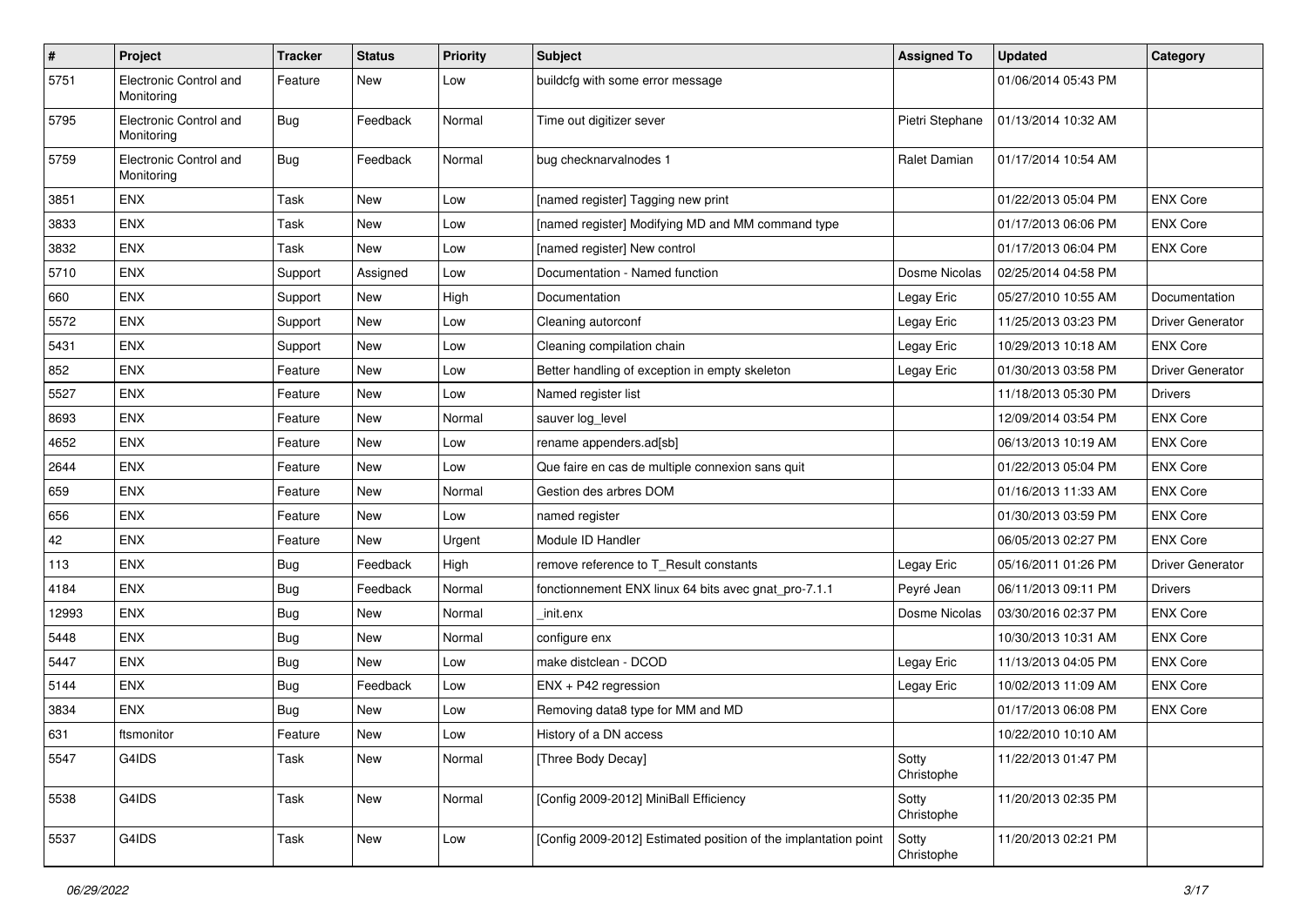| #     | <b>Project</b> | <b>Tracker</b> | <b>Status</b> | <b>Priority</b> | Subject                                                | <b>Assigned To</b>  | <b>Updated</b>      | Category |
|-------|----------------|----------------|---------------|-----------------|--------------------------------------------------------|---------------------|---------------------|----------|
| 5536  | G4IDS          | Task           | New           | Low             | [Config 2009-2012] Gaussian-like vs Point-like source  | Sotty<br>Christophe | 11/20/2013 02:01 PM |          |
| 5535  | G4IDS          | Task           | New           | Normal          | [Config 2009-2012] Beta-"gamma (induced)" coincidences | Sotty<br>Christophe | 11/20/2013 02:39 PM |          |
| 49945 | <b>GRAND</b>   | Task           | New           | Normal          | WP 11: improvement dating of events                    | voisin vincent      | 03/22/2022 02:31 PM |          |
| 49944 | <b>GRAND</b>   | Task           | New           | Normal          | WP 10.3: data analysis                                 |                     | 03/18/2022 04:45 PM |          |
| 49943 | <b>GRAND</b>   | Task           | New           | Normal          | WP 10.2: data taking                                   |                     | 03/18/2022 04:45 PM |          |
| 49942 | <b>GRAND</b>   | Task           | New           | Normal          | WP 10.1: deployment                                    |                     | 03/18/2022 04:45 PM |          |
| 49941 | <b>GRAND</b>   | Task           | New           | Normal          | WP 10: GP 300 setup                                    |                     | 03/18/2022 04:45 PM |          |
| 49940 | GRAND          | Task           | New           | Normal          | WP 9.5: data analysis                                  |                     | 03/18/2022 03:35 PM |          |
| 49939 | <b>GRAND</b>   | Task           | New           | Normal          | WP 9.4: data taking                                    |                     | 06/23/2022 08:19 PM |          |
| 49938 | <b>GRAND</b>   | Task           | New           | Normal          | WP 9.3: deployment commissioning                       |                     | 03/18/2022 03:27 PM |          |
| 49937 | <b>GRAND</b>   | Task           | New           | Normal          | WP 9.2: production detector adaptation                 |                     | 03/18/2022 03:32 PM |          |
| 49936 | <b>GRAND</b>   | Task           | New           | Normal          | WP 9.1: detector design adaptation                     |                     | 03/21/2022 03:18 PM |          |
| 49935 | GRAND          | <b>Task</b>    | New           | Normal          | WP 9: Nançay setup                                     |                     | 03/18/2022 12:20 AM |          |
| 49934 | <b>GRAND</b>   | Task           | New           | Normal          | WP 8.3: trigger evaluation                             |                     | 03/21/2022 10:28 AM |          |
| 49933 | <b>GRAND</b>   | Task           | New           | Normal          | WP 8.2: final reconstruction                           |                     | 03/18/2022 04:39 PM |          |
| 49932 | <b>GRAND</b>   | Task           | New           | Normal          | WP 8.1: SLT info definition                            |                     | 03/18/2022 04:39 PM |          |
| 49931 | <b>GRAND</b>   | Task           | New           | Normal          | WP 8: data reconstruction study                        |                     | 03/21/2022 10:28 AM |          |
| 49930 | <b>GRAND</b>   | <b>Task</b>    | New           | Normal          | WP 7: second level trigger (SLT)                       |                     | 03/21/2022 10:28 AM |          |
| 49929 | <b>GRAND</b>   | Task           | New           | Normal          | WP 6.4: frontend implementation                        |                     | 04/14/2022 02:24 PM |          |
| 49928 | <b>GRAND</b>   | Task           | New           | Normal          | WP 6.3: testbench                                      |                     | 06/24/2022 12:58 PM |          |
| 49927 | <b>GRAND</b>   | <b>Task</b>    | New           | Normal          | WP 6.2: analytical method                              |                     | 06/24/2022 12:41 PM |          |
| 49926 | <b>GRAND</b>   | Task           | New           | Normal          | WP 6.1: neuronal network method                        |                     | 03/21/2022 01:40 PM |          |
| 49925 | <b>GRAND</b>   | Task           | New           | Normal          | WP 6: first level trigger (FLT)                        |                     | 03/21/2022 10:28 AM |          |
| 49924 | <b>GRAND</b>   | Task           | New           | Normal          | WP 5.2: noise event selection                          |                     | 03/18/2022 05:13 PM |          |
| 49923 | <b>GRAND</b>   | Task           | New           | Normal          | WP 5.5: EAS selection                                  |                     | 03/18/2022 05:13 PM |          |
| 49922 | <b>GRAND</b>   | Task           | New           | Normal          | WP 5.4: reconstruction                                 |                     | 03/18/2022 05:13 PM |          |
| 49921 | GRAND          | Task           | New           | Normal          | WP 5.3: calibration                                    |                     | 03/18/2022 05:13 PM |          |
| 49919 | <b>GRAND</b>   | Task           | New           | Normal          | WP 5.1: data taking                                    |                     | 03/18/2022 05:13 PM |          |
| 49918 | GRAND          | Task           | New           | Normal          | WP 5: GP 13/100 experimental DB analysis               |                     | 03/18/2022 05:13 PM |          |
| 49917 | GRAND          | Task           | New           | Normal          | WP 4.2: validation                                     |                     | 03/18/2022 03:08 PM |          |
| 49916 | GRAND          | Task           | New           | Normal          | WP 4.1: production, storing & management               |                     | 03/18/2022 03:06 PM |          |
| 49915 | GRAND          | Task           | New           | Normal          | WP 4: Creating GRAND simulation                        |                     | 03/18/2022 12:20 AM |          |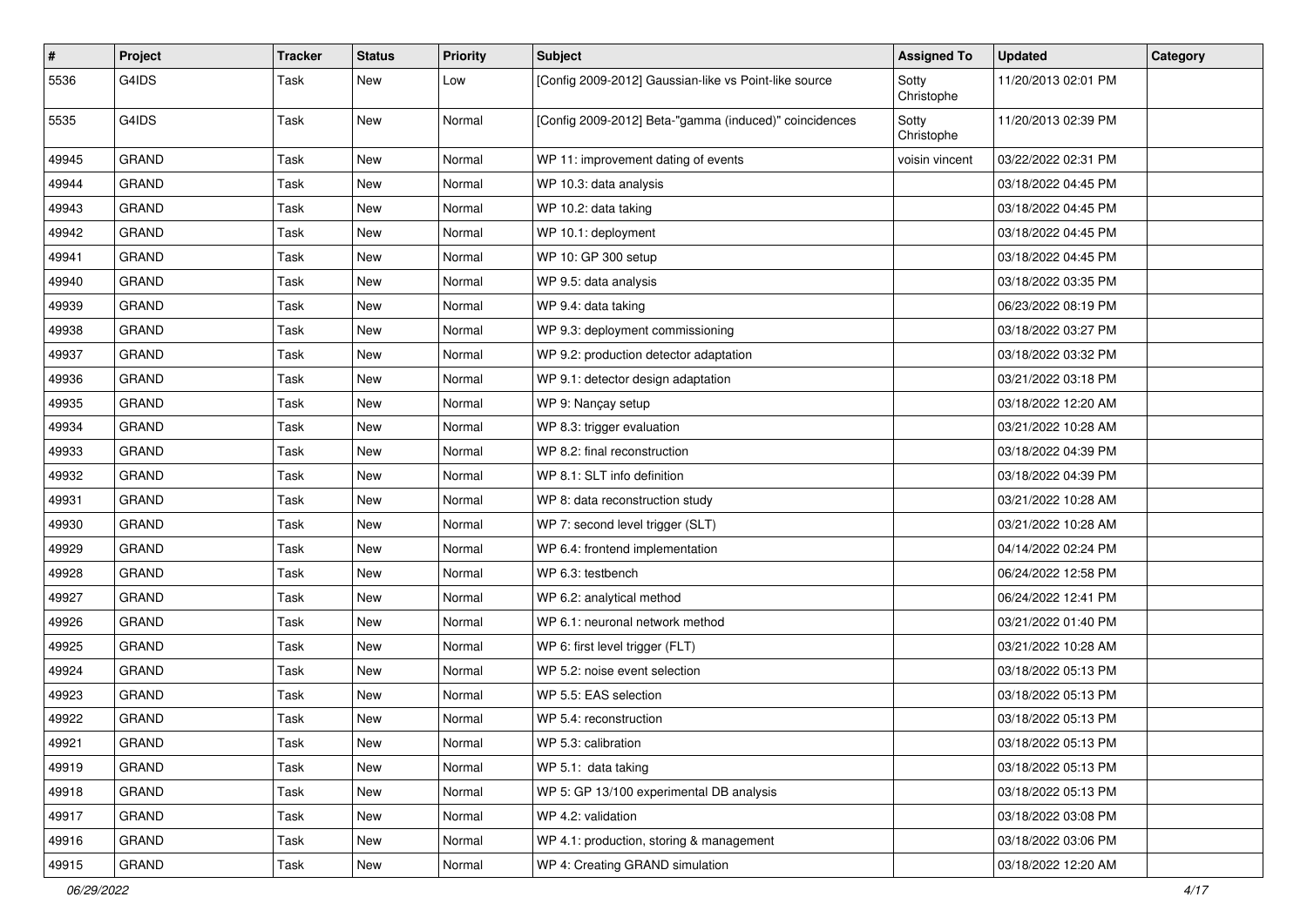| $\vert$ # | Project       | <b>Tracker</b> | <b>Status</b> | <b>Priority</b> | <b>Subject</b>                                                              | <b>Assigned To</b>   | <b>Updated</b>      | Category   |
|-----------|---------------|----------------|---------------|-----------------|-----------------------------------------------------------------------------|----------------------|---------------------|------------|
| 49914     | <b>GRAND</b>  | Task           | New           | Normal          | WP 3.4: code distribution, software env.                                    |                      | 06/24/2022 01:41 PM |            |
| 49912     | <b>GRAND</b>  | Task           | New           | Normal          | WP 3.3: manage software infra : CI, quality, DB engine                      |                      | 03/18/2022 03:03 PM |            |
| 49911     | <b>GRAND</b>  | Task           | New           | Normal          | WP 3.2: calibration monotoring DB                                           |                      | 03/18/2022 05:13 PM |            |
| 49910     | <b>GRAND</b>  | Task           | New           | Normal          | WP 3.1: manage data event DB                                                |                      | 06/24/2022 01:55 PM |            |
| 49909     | <b>GRAND</b>  | Task           | New           | Normal          | WP 3: software infra and database                                           |                      | 06/24/2022 01:48 PM |            |
| 49908     | <b>GRAND</b>  | Task           | New           | Normal          | WP 1.3 : LPNHE WP coordination                                              | Martineau<br>Olivier | 03/20/2022 05:35 PM |            |
| 49906     | <b>GRAND</b>  | Task           | New           | Normal          | WP 1.1: finance                                                             |                      | 03/18/2022 05:13 PM |            |
| 49905     | <b>GRAND</b>  | Task           | New           | Normal          | WP 1: GRAND management                                                      |                      | 03/18/2022 05:13 PM |            |
| 49904     | <b>GRAND</b>  | Task           | New           | Normal          | WP 2.9: detector monotoring                                                 |                      | 03/18/2022 05:13 PM |            |
| 49903     | GRAND         | Task           | New           | Normal          | WP 2.8: detector calibration                                                |                      | 03/18/2022 05:13 PM |            |
| 49902     | <b>GRAND</b>  | Task           | New           | Normal          | WP 2.7: code quality and documentation                                      | Colley<br>Jean-Marc  | 03/18/2022 05:13 PM |            |
| 49901     | GRAND         | Task           | New           | Normal          | WP 2.6: common tools                                                        |                      | 03/18/2022 05:13 PM |            |
| 49900     | <b>GRAND</b>  | Task           | <b>New</b>    | Normal          | WP 2.5: reconstruction method                                               |                      | 03/18/2022 02:57 PM |            |
| 49899     | <b>GRAND</b>  | Task           | New           | Normal          | WP 2.4: antenna network simulation                                          |                      | 06/24/2022 02:48 PM |            |
| 49898     | <b>GRAND</b>  | Task           | New           | Normal          | WP 2.3: unit detector modeling and coding                                   |                      | 06/24/2022 02:11 PM |            |
| 49897     | <b>GRAND</b>  | Task           | New           | Normal          | WP 2.2: input output format fie                                             |                      | 03/18/2022 12:22 AM |            |
| 49896     | <b>GRAND</b>  | Task           | New           | Normal          | WP 2.1: software architecture and optimization                              |                      | 03/18/2022 05:13 PM |            |
| 49895     | <b>GRAND</b>  | Task           | <b>New</b>    | Normal          | WP 2: GRANDLIB modelization and software                                    |                      | 06/24/2022 02:48 PM |            |
| 51444     | <b>GRAND</b>  | Task           | New           | Normal          | WP 3.5: infra documentation                                                 |                      | 06/24/2022 01:50 PM | infra soft |
| 51442     | <b>GRAND</b>  | Task           | New           | Normal          | WP 4.3: workflow and scheduler                                              |                      | 06/24/2022 03:03 PM | infra soft |
| 51461     | <b>GRAND</b>  | Task           | New           | Normal          | WP 4.4: pipeline simulation                                                 |                      | 06/24/2022 03:13 PM | soft simu  |
| 9528      | <b>IGOSat</b> | Task           | New           | Normal          | phases projet                                                               |                      | 03/24/2015 03:58 PM |            |
| 9527      | <b>IGOSat</b> | Task           | New           | Normal          | (SAE / ODB) Réalisation de cartes électroniques pour le<br>satellite IGOSat |                      | 03/24/2015 03:52 PM |            |
| 9526      | <b>IGOSat</b> | Task           | New           | Normal          | (SCI) Electronique d'acquisition de l'instrument Scintillateur              |                      | 03/24/2015 03:50 PM |            |
| 9525      | <b>IGOSat</b> | Task           | New           | Normal          | (ODB / SCAO) Conception de la SCAO / Interfaçage avec<br><b>I'ODB</b>       |                      | 03/27/2015 10:11 AM |            |
| 9524      | <b>IGOSat</b> | Task           | New           | Normal          | (ODB) Logiciel de Vol                                                       |                      | 03/24/2015 03:41 PM |            |
| 9151      | <b>IGOSat</b> | Task           | New           | Normal          | (ODB) Code de simulation fonctionelle                                       |                      | 02/18/2015 05:13 PM |            |
| 9137      | <b>IGOSat</b> | Task           | New           | Normal          | (PRO) Phase C                                                               |                      | 03/24/2015 03:58 PM |            |
| 9136      | <b>IGOSat</b> | Task           | New           | Normal          | (PRO) Phase B                                                               |                      | 03/24/2015 03:58 PM |            |
| 9116      | <b>IGOSat</b> | Task           | Assigned      | Normal          | (STM) Conception mécanique                                                  |                      | 02/11/2015 03:43 PM |            |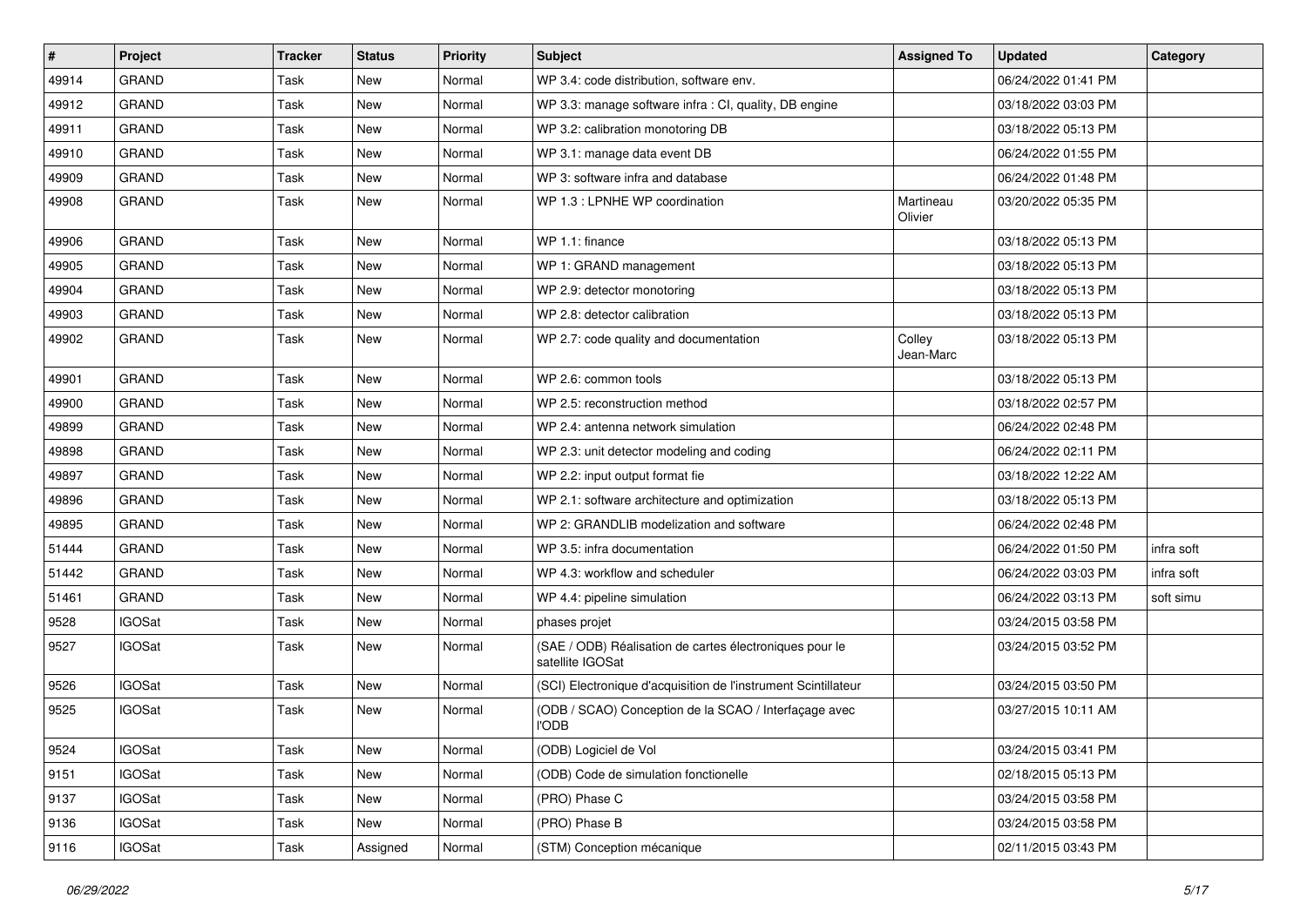| $\pmb{\#}$ | <b>Project</b> | <b>Tracker</b> | <b>Status</b> | <b>Priority</b> | Subject                                                                            | <b>Assigned To</b>        | <b>Updated</b>      | Category |
|------------|----------------|----------------|---------------|-----------------|------------------------------------------------------------------------------------|---------------------------|---------------------|----------|
| 9115       | <b>IGOSat</b>  | Task           | Assigned      | Normal          | (SCI) Banc de test du scintillateur, simulations et estimation de<br>la dose reçue |                           | 02/11/2015 03:41 PM |          |
| 9111       | <b>IGOSat</b>  | Task           | Assigned      | Normal          | (TEL) Mise en oeuvre de la carte de télécommunication                              |                           | 03/24/2015 03:36 PM |          |
| 9109       | <b>IGOSat</b>  | Task           | Assigned      | Normal          | (SYS) Ingénierie système                                                           |                           | 02/11/2015 02:05 PM |          |
| 9108       | <b>IGOSat</b>  | Task           | Assigned      | Normal          | (SCA) Modélisation de la boucle de contrôle SCAO                                   |                           | 02/11/2015 02:00 PM |          |
| 9103       | <b>IGOSat</b>  | Task           | Assigned      | Normal          | (SCI) Banc de test du scintillateur                                                |                           | 02/10/2015 06:48 PM |          |
| 9102       | <b>IGOSat</b>  | Task           | Assigned      | Normal          | (SOL) Conception de la station sol                                                 |                           | 02/10/2015 06:48 PM |          |
| 9101       | <b>IGOSat</b>  | Task           | Assigned      | Normal          | (STM) Réalisation d'un modèle structurel et thermique                              |                           | 02/10/2015 06:48 PM |          |
| 9100       | <b>IGOSat</b>  | Task           | Assigned      | Normal          | (SAE) Réalisation d'un banc de test du système d'alimentation<br>électrique        |                           | 02/10/2015 06:48 PM |          |
| 9099       | <b>IGOSat</b>  | Task           | In progress   | Normal          | (PRO) Phase A                                                                      |                           | 03/24/2015 03:58 PM |          |
| 9098       | <b>IGOSat</b>  | Task           | Assigned      | Normal          | (SCA) Capteurs d'attitude et Banc de Contrôle                                      |                           | 02/11/2015 01:57 PM |          |
| 36236      | IN2P3-Forge    | Support        | New           | High            | Synchronisation demandée pour un serveur Mercurial                                 |                           | 04/13/2021 09:07 AM |          |
| 35994      | IN2P3-Forge    | Support        | New           | Normal          | Synchronisation demandée pour un serveur Mercurial                                 |                           | 01/11/2019 03:10 PM |          |
| 44518      | IN2P3-Forge    | <b>Bug</b>     | In progress   | High            | find-user dialog much slower since migration                                       | <b>ROUET</b><br>Jean-René | 05/05/2021 02:28 PM |          |
| 9491       | JEM-EUSO       | Support        | New           | Normal          | need to access also to AWG Euso balloon documents                                  |                           | 03/18/2015 03:36 PM |          |
| 7641       | KickSlot       | Feature        | In progress   | Normal          | Procédure perte mot de passe                                                       | Flieller Cyril            | 09/04/2014 02:55 PM |          |
| 48758      | LabInvent      | Task           | New           | Immediate       | Modifs demandées par C. Feugeade le 18/1/22                                        | <b>Pallier Etienne</b>    | 01/19/2022 04:22 PM |          |
| 48223      | LabInvent      | Task           | New           | Normal          | instance perso (docker)                                                            |                           | 12/13/2021 11:08 AM |          |
| 48222      | LabInvent      | Task           | New           | Normal          | (NEW func) Gérer Suivi d'un User                                                   |                           | 12/13/2021 10:39 AM |          |
| 48005      | LabInvent      | Task           | New           | Normal          | <b>Bugfix toutes les Deprecated Errors</b>                                         |                           | 12/06/2021 02:37 PM |          |
| 47966      | LabInvent      | Task           | New           | Normal          | Ajouter test Commande (avec devis joint)                                           |                           | 11/30/2021 04:17 PM |          |
| 47962      | LabInvent      | Task           | New           | Urgent          | (IRAP only) re-install inventirap avec php7                                        |                           | 11/30/2021 03:17 PM |          |
| 47960      | LabInvent      | Task           | New           | Immediate       | <b>CHAMPS</b>                                                                      |                           | 01/19/2022 03:51 PM |          |
| 47959      | LabInvent      | Task           | New           | Normal          | *** F - ENTITY - Fournisseurs                                                      |                           | 11/30/2021 12:57 PM |          |
| 47958      | LabInvent      | Task           | New           | Normal          | delete (generic)                                                                   |                           | 11/30/2021 12:47 PM |          |
| 47954      | LabInvent      | Task           | New           | Normal          | 1 - CREATED                                                                        |                           | 11/30/2021 01:27 PM |          |
| 47953      | LabInvent      | Task           | New           | Normal          | 2a - TOBEORDERED (optionnel)                                                       |                           | 11/30/2021 01:27 PM |          |
| 47952      | LabInvent      | Task           | New           | High            | Ecran d'accueil à restructurer                                                     |                           | 11/30/2021 03:43 PM |          |
| 47950      | LabInvent      | Task           | New           | Normal          | DB complète à mettre à jour                                                        |                           | 11/30/2021 12:26 PM |          |
| 47947      | LabInvent      | Task           | New           | High            | docker only                                                                        |                           | 12/13/2021 11:07 AM |          |
| 47946      | LabInvent      | Task           | New           | Normal          | classic only                                                                       |                           | 12/03/2021 09:50 AM |          |
| 47945      | LabInvent      | Task           | New           | Normal          | ALL                                                                                |                           | 11/30/2021 12:23 PM |          |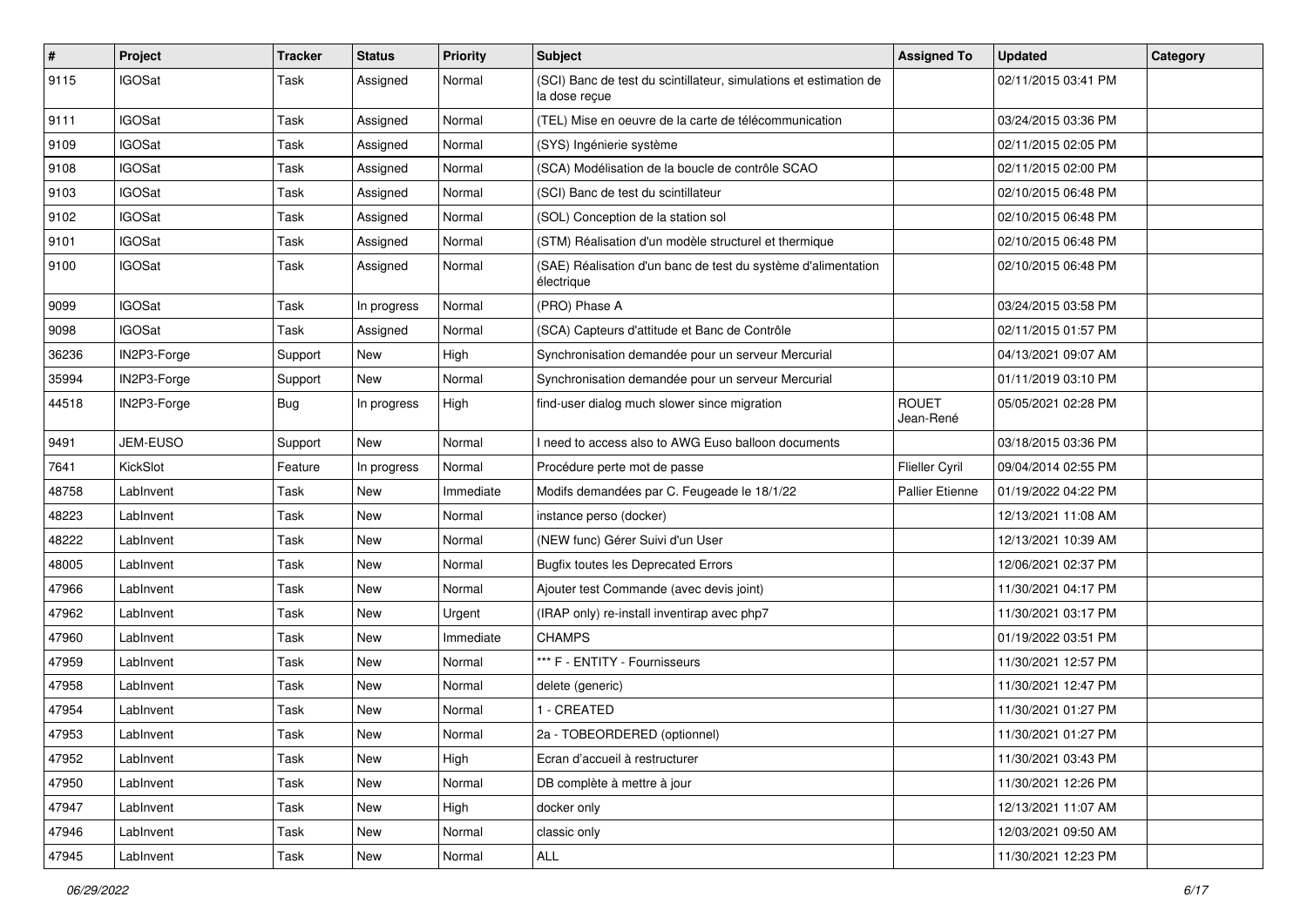| #     | <b>Project</b> | <b>Tracker</b> | <b>Status</b> | <b>Priority</b> | <b>Subject</b>                                                                            | <b>Assigned To</b> | <b>Updated</b>      | Category |
|-------|----------------|----------------|---------------|-----------------|-------------------------------------------------------------------------------------------|--------------------|---------------------|----------|
| 47942 | LabInvent      | <b>Task</b>    | New           | High            | index (generic)                                                                           |                    | 11/30/2021 03:48 PM |          |
| 47937 | LabInvent      | <b>Task</b>    | New           | High            | Read (index & view) (generic ?)                                                           |                    | 11/30/2021 03:48 PM |          |
| 47936 | LabInvent      | Task           | New           | High            | 3-4 - TBO & ARCHIVED                                                                      |                    | 11/30/2021 03:43 PM |          |
| 47935 | LabInvent      | Task           | New           | Normal          | 2b - VALIDATED                                                                            |                    | 11/30/2021 01:27 PM |          |
| 47934 | LabInvent      | Task           | New           | High            | LIFECYCLE (Status) : CREATED => (TBO) => VALIDATED =><br>$TBA \Rightarrow ARCHIVED$       |                    | 11/30/2021 03:43 PM |          |
| 47930 | LabInvent      | Task           | <b>New</b>    | Normal          | *** F - ENTITY - QrCode                                                                   |                    | 11/30/2021 01:26 PM |          |
| 47927 | LabInvent      | Task           | New           | High            | A gérer via fichier conf YAML                                                             |                    | 11/30/2021 03:47 PM |          |
| 47926 | LabInvent      | Task           | New           | High            | Instance DEMO docker - à installer sur hyp2 puis sur VM<br>pweb3                          |                    | 12/13/2021 11:07 AM |          |
| 47925 | LabInvent      | <b>Task</b>    | New           | Normal          | (après cakephp v4) Passer à Php 8                                                         |                    | 11/30/2021 11:48 AM |          |
| 47924 | LabInvent      | Task           | New           | Normal          | (après 3.9) Passer à v4                                                                   |                    | 11/30/2021 11:48 AM |          |
| 47922 | LabInvent      | Task           | New           | Immediate       | Passer directement à v3.LAST (3.10.1)                                                     |                    | 12/02/2021 04:45 PM |          |
| 47914 | LabInvent      | Task           | New           | High            | index (generic)                                                                           |                    | 11/30/2021 03:50 PM |          |
| 47913 | LabInvent      | <b>Task</b>    | New           | Normal          | ROLES (profils)                                                                           |                    | 11/30/2021 01:39 PM |          |
| 47912 | LabInvent      | Task           | New           | High            | (VUE) Elements et Helper                                                                  |                    | 11/30/2021 03:51 PM |          |
| 47911 | LabInvent      | Task           | New           | Normal          | Create/Update (add edit generic)                                                          |                    | 11/30/2021 11:04 AM |          |
| 47907 | LabInvent      | <b>Task</b>    | New           | Normal          | *** F - Config YAML (champs materiels) : champs obligatoires,<br>recommandés, ou readonly |                    | 11/30/2021 01:25 PM |          |
| 47906 | LabInvent      | <b>Task</b>    | New           | Urgent          | Champs virtuels                                                                           |                    | 11/30/2021 03:50 PM |          |
| 47905 | LabInvent      | Task           | New           | Urgent          | Read (index & view) (generic)                                                             |                    | 12/01/2021 11:21 AM |          |
| 47903 | LabInvent      | Task           | New           | Urgent          | Rappels automatiques pour les suivis récurrents (périodiques)                             |                    | 12/01/2021 11:17 AM |          |
| 47901 | LabInvent      | Task           | New           | Urgent          | Read (view & index)                                                                       |                    | 12/01/2021 11:17 AM |          |
| 47899 | LabInvent      | Task           | New           | Urgent          | view (generic)                                                                            |                    | 12/01/2021 11:21 AM |          |
| 47897 | LabInvent      | Task           | New           | High            | *** F - Stats (Users)                                                                     |                    | 11/30/2021 03:48 PM |          |
| 47893 | LabInvent      | Task           | New           | Normal          | Views                                                                                     |                    | 11/30/2021 01:21 PM |          |
| 47890 | LabInvent      | Task           | New           | High            | Commander (demande achat)                                                                 |                    | 01/19/2022 03:48 PM |          |
| 47889 | LabInvent      | Task           | New           | Normal          | Changer statut - setStatusTo*()                                                           |                    | 11/30/2021 01:19 PM |          |
| 47886 | LabInvent      | Task           | New           | Urgent          | <b>Notifications</b>                                                                      |                    | 11/30/2021 03:45 PM |          |
| 47885 | LabInvent      | Task           | New           | Normal          | filtrage (voir formulaire index)                                                          |                    | 11/30/2021 01:30 PM |          |
| 47884 | LabInvent      | Task           | New           | High            | partitionnement par Site (besoin IP2I/LMA)                                                |                    | 11/30/2021 03:43 PM |          |
| 47883 | LabInvent      | Task           | New           | Normal          | formulaire de recherche multi-critères                                                    |                    | 11/30/2021 01:30 PM |          |
| 47882 | LabInvent      | Task           | New           | High            | Delete - delete                                                                           |                    | 11/30/2021 03:42 PM |          |
| 47881 | LabInvent      | Task           | New           | High            | Read - view                                                                               |                    | 11/30/2021 03:42 PM |          |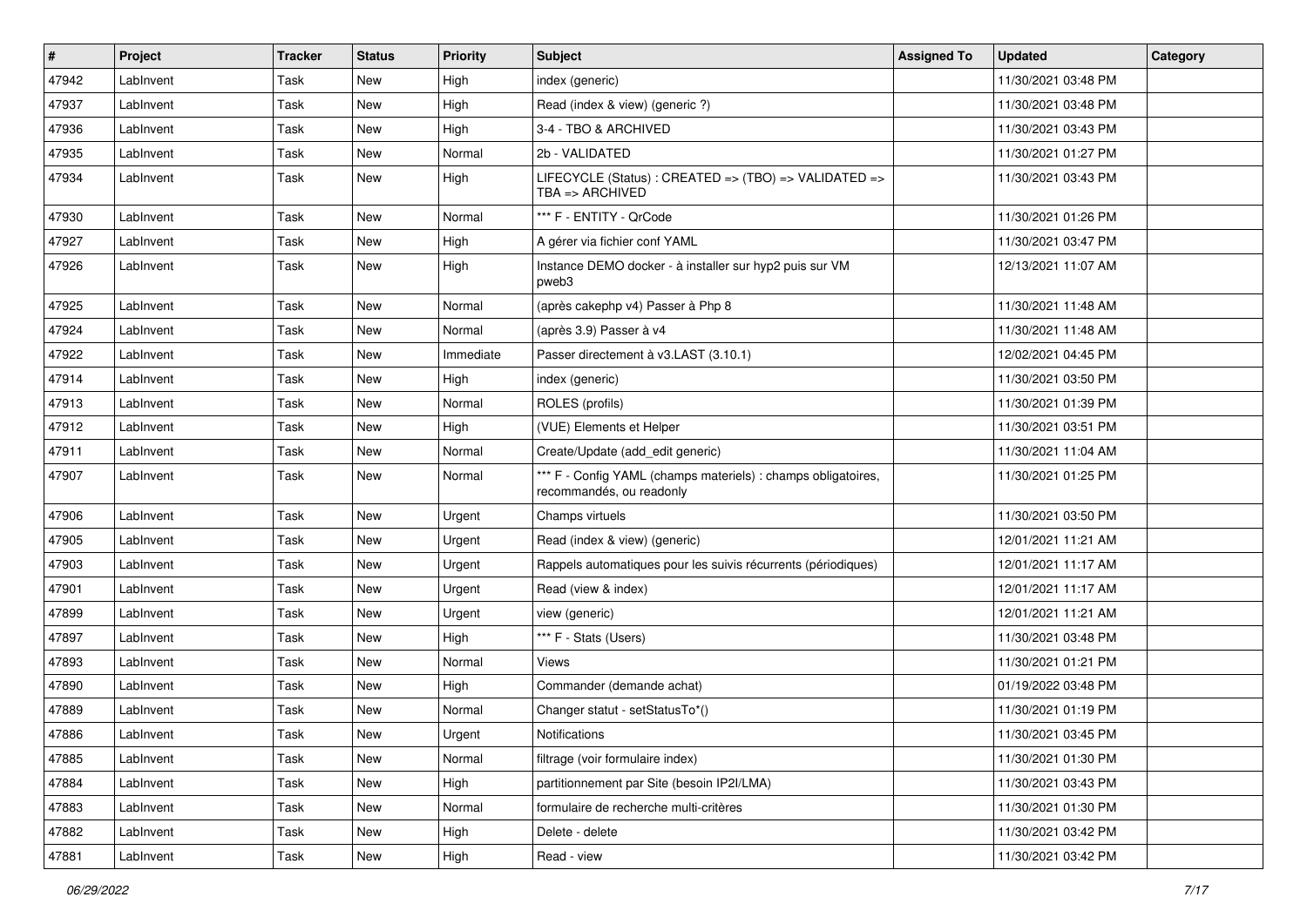| $\sharp$ | <b>Project</b> | <b>Tracker</b> | <b>Status</b> | <b>Priority</b> | <b>Subject</b>                                                                                                 | <b>Assigned To</b> | <b>Updated</b>      | Category |
|----------|----------------|----------------|---------------|-----------------|----------------------------------------------------------------------------------------------------------------|--------------------|---------------------|----------|
| 47880    | LabInvent      | Task           | New           | Normal          | Read - index                                                                                                   |                    | 11/30/2021 01:16 PM |          |
| 47879    | LabInvent      | Task           | New           | High            | Create/Update - add edit                                                                                       |                    | 11/30/2021 03:42 PM |          |
| 47878    | LabInvent      | Task           | New           | High            | Autres                                                                                                         |                    | 11/30/2021 03:44 PM |          |
| 47877    | LabInvent      | Task           | New           | High            | find (search)                                                                                                  |                    | 11/30/2021 03:43 PM |          |
| 47876    | LabInvent      | Task           | New           | High            | CRUD                                                                                                           |                    | 11/30/2021 03:42 PM |          |
| 47874    | LabInvent      | Task           | New           | Urgent          | <b>Stats</b>                                                                                                   |                    | 11/30/2021 03:44 PM |          |
| 47873    | LabInvent      | Task           | New           | Normal          | Model (Entity & Table)                                                                                         |                    | 12/01/2021 09:37 AM |          |
| 47872    | LabInvent      | Task           | New           | High            | <b>Actions &amp; Vues</b>                                                                                      |                    | 11/30/2021 03:42 PM |          |
| 47871    | LabInvent      | Task           | New           | Normal          | Autorisations                                                                                                  |                    | 11/30/2021 01:29 PM |          |
| 47870    | LabInvent      | Task           | New           | Normal          | Tests (Materiels)                                                                                              |                    | 11/30/2021 03:38 PM |          |
| 47868    | LabInvent      | Task           | New           | Normal          | *** F - Super Entité (AppController, AppTable)                                                                 |                    | 11/30/2021 01:34 PM |          |
| 47867    | LabInvent      | Task           | New           | High            | *** F - Autorisations (Users)                                                                                  |                    | 11/30/2021 03:47 PM |          |
| 48757    | LabInvent      | Feature        | New           | Immediate       | *** F - DIVERS TODO (à dispatcher)                                                                             | Pallier Etienne    | 01/19/2022 04:12 PM |          |
| 47957    | LabInvent      | Feature        | New           | Normal          | *** F - ENTITY - Les GROUPES (de User ou Materiel) :<br>Thématique, Métier, Projet, Site (+ Pole ou Service ?) |                    | 12/13/2021 11:12 AM |          |
| 47951    | LabInvent      | Feature        | New           | Normal          | *** F - Etiquettes & Imprimantes                                                                               |                    | 11/30/2021 01:42 PM |          |
| 47932    | LabInvent      | Feature        | New           | Normal          | *** F - DOC (documentation)                                                                                    |                    | 11/30/2021 01:10 PM |          |
| 47921    | LabInvent      | Feature        | New           | Immediate       | *** F - Framework CakePhp                                                                                      |                    | 12/02/2021 04:45 PM |          |
| 47895    | LabInvent      | Feature        | New           | Normal          | *** F - ENTITY - Documents attachés (à Materiel ou Suivi)                                                      |                    | 12/13/2021 11:09 AM |          |
| 47875    | LabInvent      | Feature        | New           | Urgent          | *** F - ENTITY GÉNÉRIQUE - Actions & Vues génériques (&<br>Refactorisation)                                    |                    | 12/01/2021 11:21 AM |          |
| 47869    | LabInvent      | Feature        | New           | Normal          | *** F - Tests                                                                                                  |                    | 12/06/2021 02:28 PM |          |
| 47866    | LabInvent      | Feature        | New           | Urgent          | *** F - Installation                                                                                           |                    | 12/13/2021 11:08 AM |          |
| 47865    | LabInvent      | Feature        | New           | Normal          | *** F - Configuration générale                                                                                 |                    | 12/13/2021 11:06 AM |          |
| 47864    | LabInvent      | Feature        | New           | Normal          | *** F - ENTITY - Autres                                                                                        |                    | 11/30/2021 12:57 PM |          |
| 47863    | LabInvent      | Feature        | New           | High            | *** F - ENTITY - Users                                                                                         |                    | 11/30/2021 03:43 PM |          |
| 47862    | LabInvent      | Feature        | New           | Normal          | *** F - ENTITY - Prets (de Materiel)                                                                           |                    | 12/13/2021 11:10 AM |          |
| 47861    | LabInvent      | Feature        | New           | Urgent          | *** F - ENTITY - Suivis (de Materiel ou User)                                                                  |                    | 12/13/2021 11:10 AM |          |
| 47860    | LabInvent      | Feature        | New           | Immediate       | *** F - ENTITY - Materiels                                                                                     |                    | 01/19/2022 03:51 PM |          |
| 5051     | Lavoisier      | Support        | New           | Normal          | Explain cache trigger workflow                                                                                 | Lequeux Olivier    | 09/13/2013 10:36 AM | Doc      |
| 37910    | Lavoisier      | Feature        | New           | High            | do not log AdaptorException when they are already sent to the<br>user                                          |                    | 07/25/2019 09:41 AM |          |
| 37461    | Lavoisier      | Feature        | New           | Normal          | add support for jdk 11                                                                                         |                    | 04/25/2019 01:53 PM |          |
| 34801    | Lavoisier      | Feature        | New           | Normal          | add support for attribute @if in element view/variable                                                         |                    | 07/31/2018 12:57 PM |          |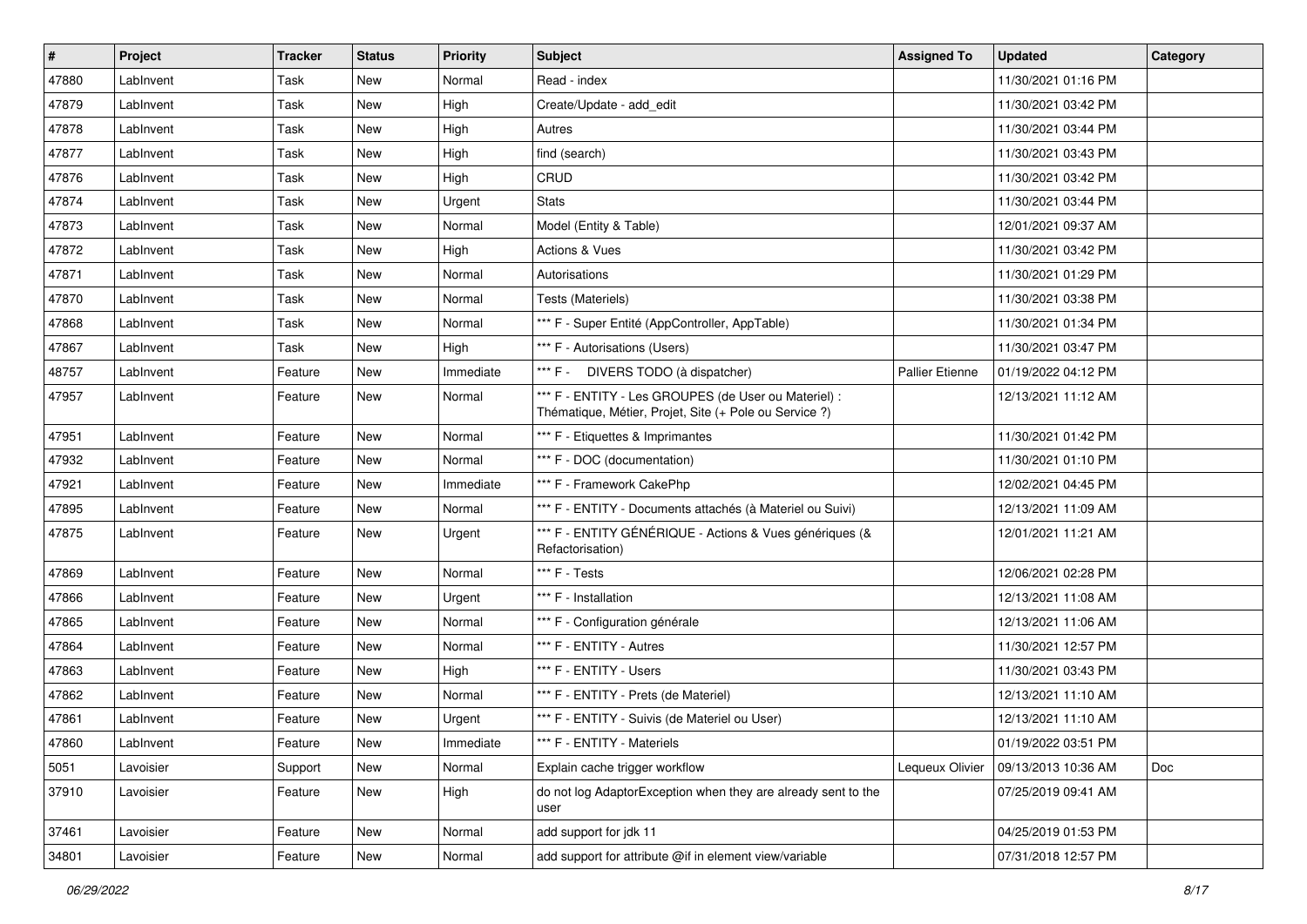| $\vert$ # | Project   | Tracker | <b>Status</b> | <b>Priority</b> | Subject                                                                                                                     | <b>Assigned To</b> | <b>Updated</b>      | Category |
|-----------|-----------|---------|---------------|-----------------|-----------------------------------------------------------------------------------------------------------------------------|--------------------|---------------------|----------|
| 11484     | Lavoisier | Feature | New           | Low             | improve command "lavoisier-upgrade.sh"                                                                                      |                    | 04/10/2018 11:06 AM |          |
| 9799      | Lavoisier | Feature | New           | Normal          | esxl function missing : add-duration                                                                                        |                    | 04/30/2015 11:00 AM |          |
| 9704      | Lavoisier | Feature | New           | Normal          | add option --override to lavoisier-upgrade.sh                                                                               |                    | 04/15/2015 10:07 AM |          |
| 8132      | Lavoisier | Feature | New           | Normal          | support attribute @first-child-attributes in <element></element>                                                            |                    | 09/30/2014 04:28 PM |          |
| 7811      | Lavoisier | Feature | New           | Normal          | support server-side argument validation with XPath                                                                          |                    | 07/30/2014 05:05 PM |          |
| 7460      | Lavoisier | Feature | New           | High            | support HTTP proxy                                                                                                          |                    | 02/17/2015 01:04 PM |          |
| 11915     | Lavoisier | Feature | New           | Normal          | change the parameters of plugin ChartRenderer                                                                               |                    | 02/05/2016 12:25 PM | Adaptors |
| 10315     | Lavoisier | Feature | New           | Normal          | Index size of IndexedFileCache plugin is limited by the max<br>number of inodes                                             |                    | 07/07/2015 10:12 AM | Adaptors |
| 9778      | Lavoisier | Feature | New           | Normal          | support cookies in HTTPConnector                                                                                            |                    | 04/28/2015 01:39 PM | Adaptors |
| 9607      | Lavoisier | Feature | New           | Normal          | Add SAML 2.0 support in Lavoisier                                                                                           |                    | 04/01/2015 11:32 AM | Adaptors |
| 9560      | Lavoisier | Feature | New           | Normal          | SurroundSerializer should ignore header lines (starting with )</td <td></td> <td>03/30/2015 10:17 AM</td> <td>Adaptors</td> |                    | 03/30/2015 10:17 AM | Adaptors |
| 9559      | Lavoisier | Feature | New           | Normal          | develop a TextRenderer plugin                                                                                               |                    | 03/30/2015 10:15 AM | Adaptors |
| 9467      | Lavoisier | Feature | <b>New</b>    | Normal          | improve flexibility of JSONRenderer                                                                                         |                    | 03/16/2015 01:54 PM | Adaptors |
| 8260      | Lavoisier | Feature | New           | Normal          | develop plugin ElementProcessor                                                                                             |                    | 10/17/2014 07:10 PM | Adaptors |
| 8259      | Lavoisier | Feature | New           | Normal          | support parameter "renderer" in ZipRenderer and<br>GZipRenderer                                                             |                    | 10/17/2014 07:08 PM | Adaptors |
| 8240      | Lavoisier | Feature | New           | Normal          | LDAPConnector/LDIFSerializer should generate data in DSML<br>format                                                         |                    | 10/15/2014 06:02 PM | Adaptors |
| 7649      | Lavoisier | Feature | New           | Normal          | develop a XMLTemplateProcessor plugin                                                                                       |                    | 07/04/2014 05:52 PM | Adaptors |
| 6864      | Lavoisier | Feature | New           | Low             | support IP v6 in adaptor IPAddressAuthenticator                                                                             | Schwarz Lionel     | 04/15/2014 02:11 PM | Adaptors |
| 6687      | Lavoisier | Feature | New           | Low             | develop a CronTrigger                                                                                                       |                    | 03/27/2014 04:36 PM | Adaptors |
| 6360      | Lavoisier | Feature | New           | Low             | develop a EntriesProcessor (or a EntriesRenderer)                                                                           |                    | 03/05/2014 03:22 PM | Adaptors |
| 5009      | Lavoisier | Feature | New           | Low             | <b>ICalRenderer</b>                                                                                                         |                    | 01/21/2014 06:02 PM | Adaptors |
| 5008      | Lavoisier | Feature | New           | Low             | <b>ICalSerializer</b>                                                                                                       |                    | 01/21/2014 06:01 PM | Adaptors |
| 4934      | Lavoisier | Feature | New           | Low             | implement some additional cache adaptors                                                                                    |                    | 02/07/2014 04:59 PM | Adaptors |
| 4906      | Lavoisier | Feature | New           | Low             | XPath2SQLTemplate : add support for SQL functions                                                                           |                    | 03/24/2014 10:26 AM | Adaptors |
| 4905      | Lavoisier | Feature | New           | Low             | XPath2SQLTemplate : add support for XPath functions                                                                         |                    | 03/24/2014 10:26 AM | Adaptors |
| 4904      | Lavoisier | Feature | New           | Low             | XPath2SQLTemplate : add support for ORDER BY                                                                                |                    | 03/24/2014 10:26 AM | Adaptors |
| 4871      | Lavoisier | Feature | New           | Low             | ExcelSerializer                                                                                                             |                    | 03/24/2014 10:26 AM | Adaptors |
| 4870      | Lavoisier | Feature | New           | Low             | BinarySerializer                                                                                                            |                    | 03/24/2014 10:26 AM | Adaptors |
| 4867      | Lavoisier | Feature | New           | Low             | ScalaProcessor                                                                                                              |                    | 03/24/2014 10:26 AM | Adaptors |
| 4866      | Lavoisier | Feature | New           | Low             | <b>XQueryConnector</b>                                                                                                      |                    | 03/24/2014 10:26 AM | Adaptors |
| 4865      | Lavoisier | Feature | New           | Low             | support remote connection in JMXConnector                                                                                   |                    | 03/24/2014 10:26 AM | Adaptors |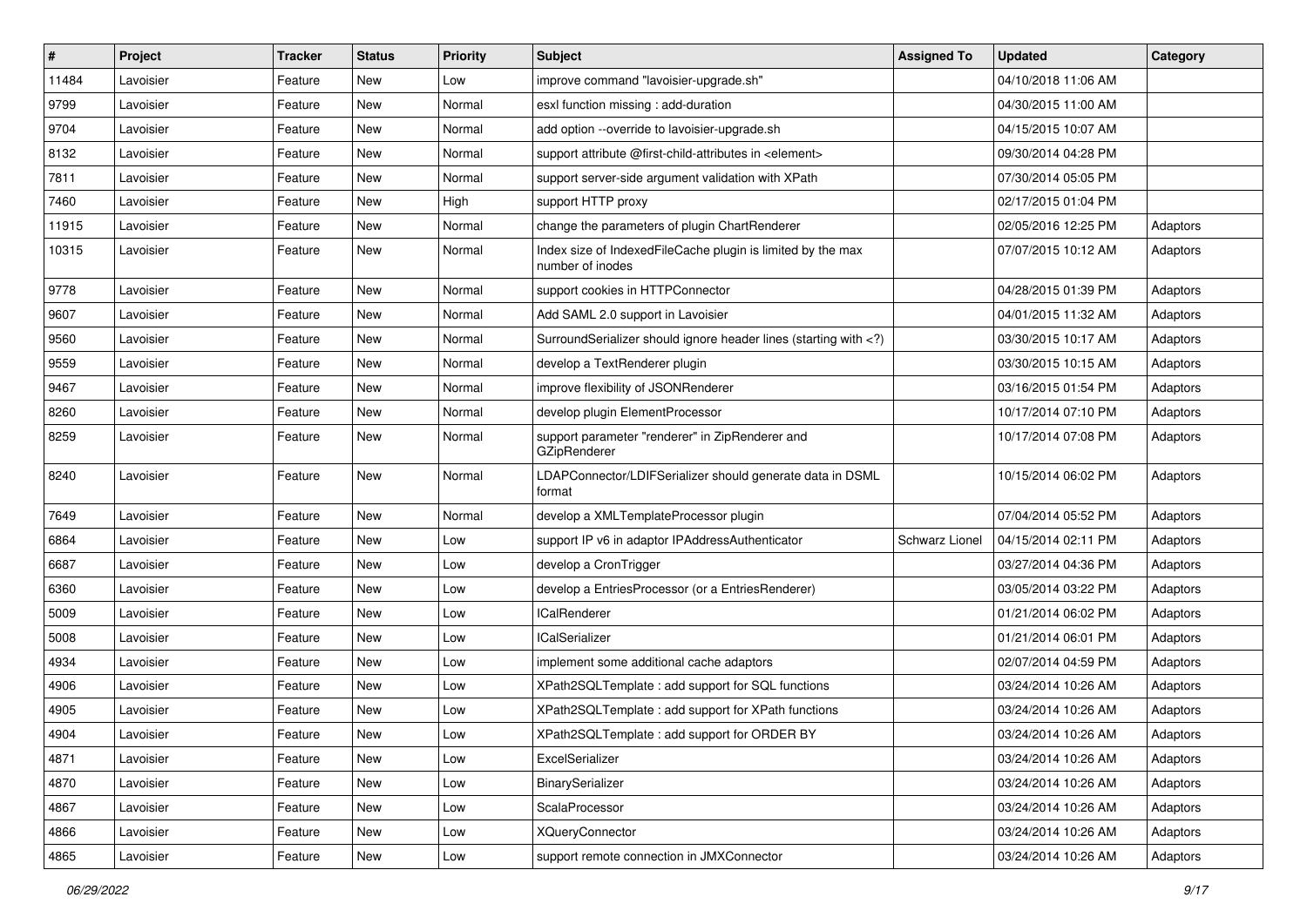| #     | <b>Project</b> | Tracker | <b>Status</b> | <b>Priority</b> | <b>Subject</b>                                                                                    | <b>Assigned To</b> | <b>Updated</b>      | Category                       |
|-------|----------------|---------|---------------|-----------------|---------------------------------------------------------------------------------------------------|--------------------|---------------------|--------------------------------|
| 4863  | Lavoisier      | Feature | New           | Low             | YAMLRenderer                                                                                      |                    | 03/24/2014 10:26 AM | Adaptors                       |
| 9496  | Lavoisier      | Feature | <b>New</b>    | High            | upgrade to more recent version of JSW                                                             |                    | 03/18/2015 06:34 PM | <b>Build</b>                   |
| 9622  | Lavoisier      | Feature | New           | Normal          | add links to fallback views into view "dependencies"                                              |                    | 04/01/2015 06:19 PM | Console                        |
| 9086  | Lavoisier      | Feature | <b>New</b>    | High            | enable refreshing all notifiable caches with one single click                                     |                    | 02/09/2015 12:37 PM | Console                        |
| 7464  | Lavoisier      | Feature | <b>New</b>    | Normal          | replace XSL with HTML template in web console                                                     |                    | 06/17/2014 04:55 PM | Console                        |
| 7325  | Lavoisier      | Feature | New           | Normal          | support filtering dependencies graph by categories                                                |                    | 06/04/2014 05:14 PM | Console                        |
| 5442  | Lavoisier      | Feature | <b>New</b>    | Low             | create a view 'stoppoint'                                                                         | Lequeux Olivier    | 10/29/2013 05:02 PM | Console                        |
| 30741 | Lavoisier      | Feature | New           | Low             | add research button on web site                                                                   |                    | 04/04/2018 10:53 AM | Doc                            |
| 30735 | Lavoisier      | Feature | <b>New</b>    | Low             | write documentation about the admin web console                                                   |                    | 04/04/2018 10:52 AM | Doc                            |
| 41294 | Lavoisier      | Feature | New           | High            | add support for attribute @null in namespace<br>http://software.in2p3.fr/lavoisier/tables.xsd     | Reynaud<br>Sylvain | 09/25/2020 03:38 PM | Engine                         |
| 33350 | Lavoisier      | Feature | <b>New</b>    | Low             | add a XPath function multireplace()                                                               |                    | 05/31/2018 03:49 PM | Engine                         |
| 27576 | Lavoisier      | Feature | New           | Normal          | add a parameter "priority" on WhenCreatedTrigger                                                  |                    | 02/02/2018 03:18 PM | Engine                         |
| 27570 | Lavoisier      | Feature | New           | Normal          | Notified Trigger should bypass attribute @ignore-during                                           |                    | 02/02/2018 03:05 PM | Engine                         |
| 9624  | Lavoisier      | Feature | New           | Normal          | when cache is empty and being built, user queries should be<br>waiting for it rather than failing |                    | 04/01/2015 06:30 PM | Engine                         |
| 9606  | Lavoisier      | Feature | <b>New</b>    | High            | add attribute @encoding to element <connector></connector>                                        |                    | 03/31/2015 06:29 PM | Engine                         |
| 9564  | Lavoisier      | Feature | <b>New</b>    | Normal          | reorganize <pre-renderer> section</pre-renderer>                                                  |                    | 03/30/2015 10:37 AM | Engine                         |
| 9562  | Lavoisier      | Feature | New           | Normal          | re-implement <pre-renderers> in streaming mode</pre-renderers>                                    |                    | 03/30/2015 10:32 AM | Engine                         |
| 8405  | Lavoisier      | Feature | <b>New</b>    | Normal          | implement XPath function choose not null(arg1, arg2)                                              |                    | 10/30/2014 02:21 PM | Engine                         |
| 8404  | Lavoisier      | Feature | New           | Normal          | support parameters in <pre-renderers></pre-renderers>                                             |                    | 10/30/2014 11:03 AM | Engine                         |
| 8258  | Lavoisier      | Feature | <b>New</b>    | Normal          | add attribute @default to <renderers></renderers>                                                 |                    | 10/17/2014 07:07 PM | Engine                         |
| 8241  | Lavoisier      | Feature | New           | Normal          | improve dropdown list of view "form"                                                              |                    | 10/15/2014 06:05 PM | Engine                         |
| 7619  | Lavoisier      | Feature | New           | Normal          | replace @INCLUDES with #include in properties files                                               |                    | 07/04/2014 11:17 AM | Engine                         |
| 7461  | Lavoisier      | Feature | New           | High            | add XPath function url()                                                                          |                    | 02/17/2015 01:04 PM | Engine                         |
| 6353  | Lavoisier      | Feature | New           | Low             | support new parameter type "Language"                                                             |                    | 03/24/2014 10:40 AM | Engine                         |
| 6325  | Lavoisier      | Feature | New           | Low             | enable limiting the maximum output size                                                           |                    | 03/24/2014 10:40 AM | Engine                         |
| 6303  | Lavoisier      | Feature | <b>New</b>    | Low             | support attributes @package and @id on <config></config>                                          |                    | 03/24/2014 10:31 AM | Engine                         |
| 6260  | Lavoisier      | Feature | New           | Low             | support introspection of view-template                                                            |                    | 03/24/2014 10:40 AM | Engine                         |
| 5558  | Lavoisier      | Feature | New           | Low             | add XPath function build xpath()                                                                  |                    | 11/29/2013 09:58 AM | Engine                         |
| 5090  | Lavoisier      | Feature | New           | Low             | add new adaptor type : < writer>                                                                  |                    | 03/24/2014 10:26 AM | Engine                         |
| 7463  | Lavoisier      | Feature | New           | Normal          | add attribute tpl:url.                                                                            |                    | 06/17/2014 04:54 PM | <b>HTML Template</b><br>Engine |
| 32928 | Lavoisier      | Feature | New           | Normal          | support enumeration in route properties                                                           |                    | 05/18/2018 02:23 PM | Service                        |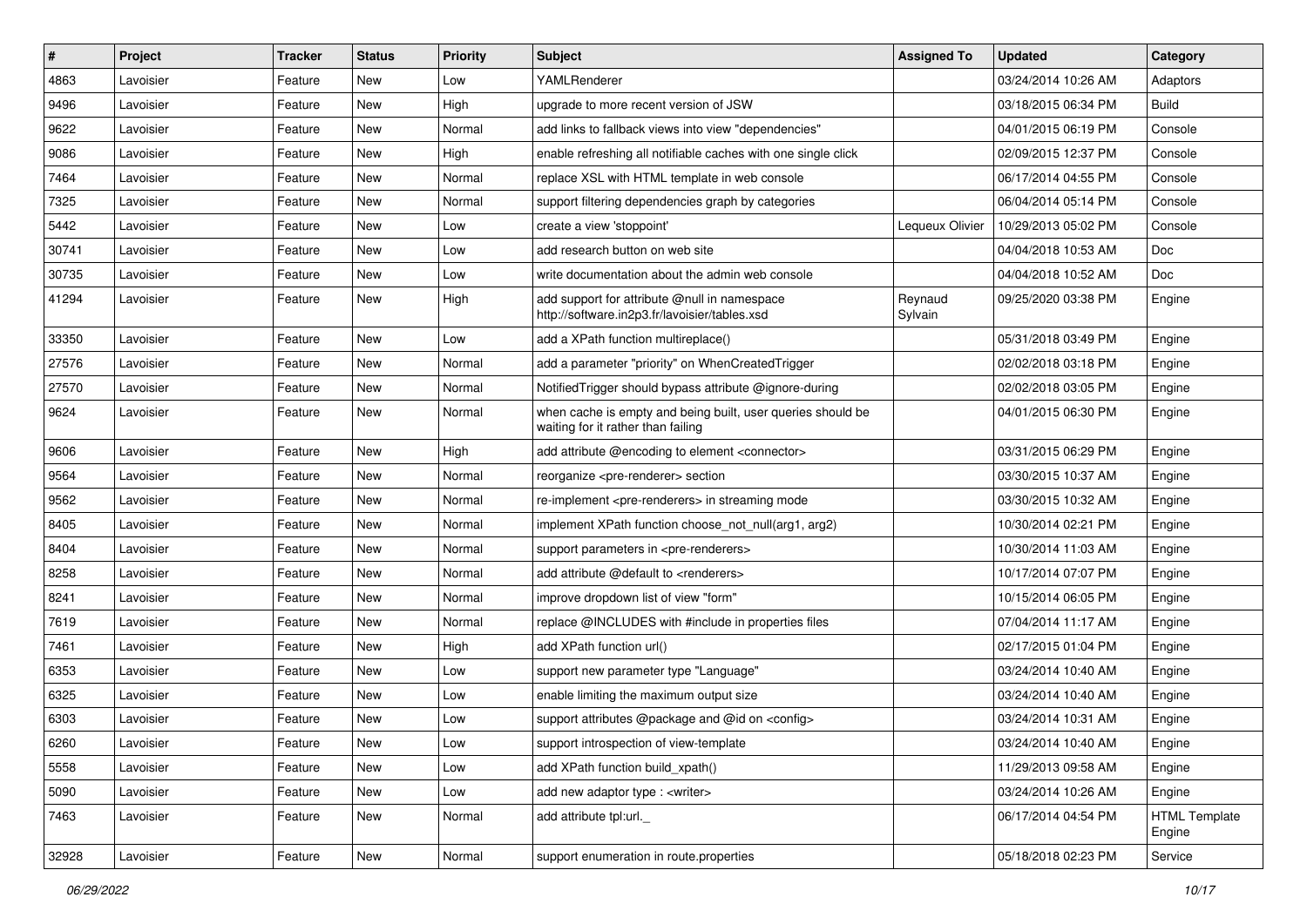| #     | Project         | <b>Tracker</b> | <b>Status</b> | <b>Priority</b> | <b>Subject</b>                                                                                                            | <b>Assigned To</b>    | <b>Updated</b>      | Category                      |
|-------|-----------------|----------------|---------------|-----------------|---------------------------------------------------------------------------------------------------------------------------|-----------------------|---------------------|-------------------------------|
| 5525  | Lavoisier       | Feature        | Assigned      | Low             | enable configuring trust-store with a directory                                                                           | <b>Schwarz Lionel</b> | 11/19/2013 03:16 PM | Service                       |
| 26907 | Lavoisier       | Feature        | New           | Normal          | implement XPath function format-number()                                                                                  |                       | 01/10/2018 03:18 PM | <b>XML Template</b><br>Engine |
| 9563  | Lavoisier       | Feature        | New           | Normal          | support <elements-ignore> into <element-create-as-parent></element-create-as-parent></elements-ignore>                    |                       | 03/30/2015 10:30 AM | <b>XML Template</b><br>Engine |
| 8817  | Lavoisier       | Feature        | New           | Normal          | develop a XML template optimizer                                                                                          |                       | 12/19/2014 05:10 PM | <b>XML Template</b><br>Engine |
| 8261  | Lavoisier       | Feature        | New           | Normal          | support attribute @out-xpath on <element></element>                                                                       |                       | 10/17/2014 07:15 PM | <b>XML Template</b><br>Engine |
| 8172  | Lavoisier       | Feature        | <b>New</b>    | Normal          | support XPath function append()                                                                                           |                       | 10/06/2014 10:43 AM | <b>XML Template</b><br>Engine |
| 35692 | Lavoisier       | Bug            | <b>New</b>    | Normal          | namespace not removed for a given use-case                                                                                |                       | 11/27/2018 05:35 PM |                               |
| 8379  | Lavoisier       | Bug            | New           | Normal          | NullPointerException at startup                                                                                           |                       | 10/28/2014 04:49 PM |                               |
| 8217  | Lavoisier       | <b>Bug</b>     | New           | Normal          | Logo demo view seems broken                                                                                               |                       | 10/13/2014 02:06 PM |                               |
| 8055  | Lavoisier       | Bug            | New           | Normal          | view "debug" fails when Lavoisier is installed in a directory with<br>special character                                   |                       | 09/19/2014 05:02 PM |                               |
| 9623  | Lavoisier       | <b>Bug</b>     | New           | Normal          | SynchronousCacheConnector stays in building state until the<br>calling view is finished                                   |                       | 04/01/2015 06:21 PM | Adaptors                      |
| 5477  | Lavoisier       | Bug            | Assigned      | Normal          | problem avec HTMLSerializer                                                                                               | Lequeux Olivier       | 11/15/2013 11:25 AM | Adaptors                      |
| 7566  | Lavoisier       | <b>Bug</b>     | New           | Low             | fields of view "form" are disabled when they have default value                                                           |                       | 06/27/2014 04:53 PM | Console                       |
| 7465  | Lavoisier       | Bug            | New           | Normal          | fix all the relative URL used by the web console                                                                          |                       | 06/17/2014 04:57 PM | Console                       |
| 8380  | Lavoisier       | Bug            | <b>New</b>    | Normal          | remove attribute @evaluated from generated adaptors<br>documentation                                                      |                       | 10/28/2014 04:51 PM | Doc                           |
| 33857 | Lavoisier       | Bug            | New           | Normal          | post-processors namespace mapping must be defined in view                                                                 |                       | 06/18/2018 01:29 PM | Engine                        |
| 20738 | Lavoisier       | Bug            | New           | Low             | Stacktrace                                                                                                                |                       | 08/30/2017 10:39 AM | Stacktrace                    |
| 29154 | Lavoisier       | <b>Bug</b>     | <b>New</b>    | Normal          | wrong context when mixing <element-create-as-parent> and<br/><element-create></element-create></element-create-as-parent> | Reynaud<br>Sylvain    | 03/06/2018 11:09 AM | <b>XML Template</b><br>Engine |
| 27459 | Lavoisier       | <b>Bug</b>     | New           | Normal          | namespace disappear when root node is renamed                                                                             | Reynaud<br>Sylvain    | 01/31/2018 02:44 PM | <b>XML Template</b><br>Engine |
| 26766 | Lavoisier       | Bug            | New           | Low             | prefix-namespace mapping is moved to the wrong node                                                                       | Reynaud<br>Sylvain    | 01/03/2018 05:32 PM | <b>XML Template</b><br>Engine |
| 11100 | Lavoisier       | Bug            | New           | Normal          | <element-ignore> should not remove the namespace<br/>declaration (xmlns)</element-ignore>                                 |                       | 10/16/2015 01:48 PM | <b>XML Template</b><br>Engine |
| 1258  | LC <sub>2</sub> | Support        | Assigned      | Low             | Better report of mute FRT                                                                                                 | Lafage Vincent        | 09/18/2012 06:15 PM |                               |
| 8369  | LC <sub>2</sub> | Feature        | New           | Normal          | Standardize by relying on GNU getopt instead of proprietary<br>cmdline                                                    | Lafage Vincent        | 10/27/2014 07:06 PM |                               |
| 8099  | LC <sub>2</sub> | Feature        | New           | High            | Add business rule forbidding empty CRT-DSP configuration (at<br>least 1 manu per CRT DSP)                                 | Lafage Vincent        | 10/27/2014 07:00 PM |                               |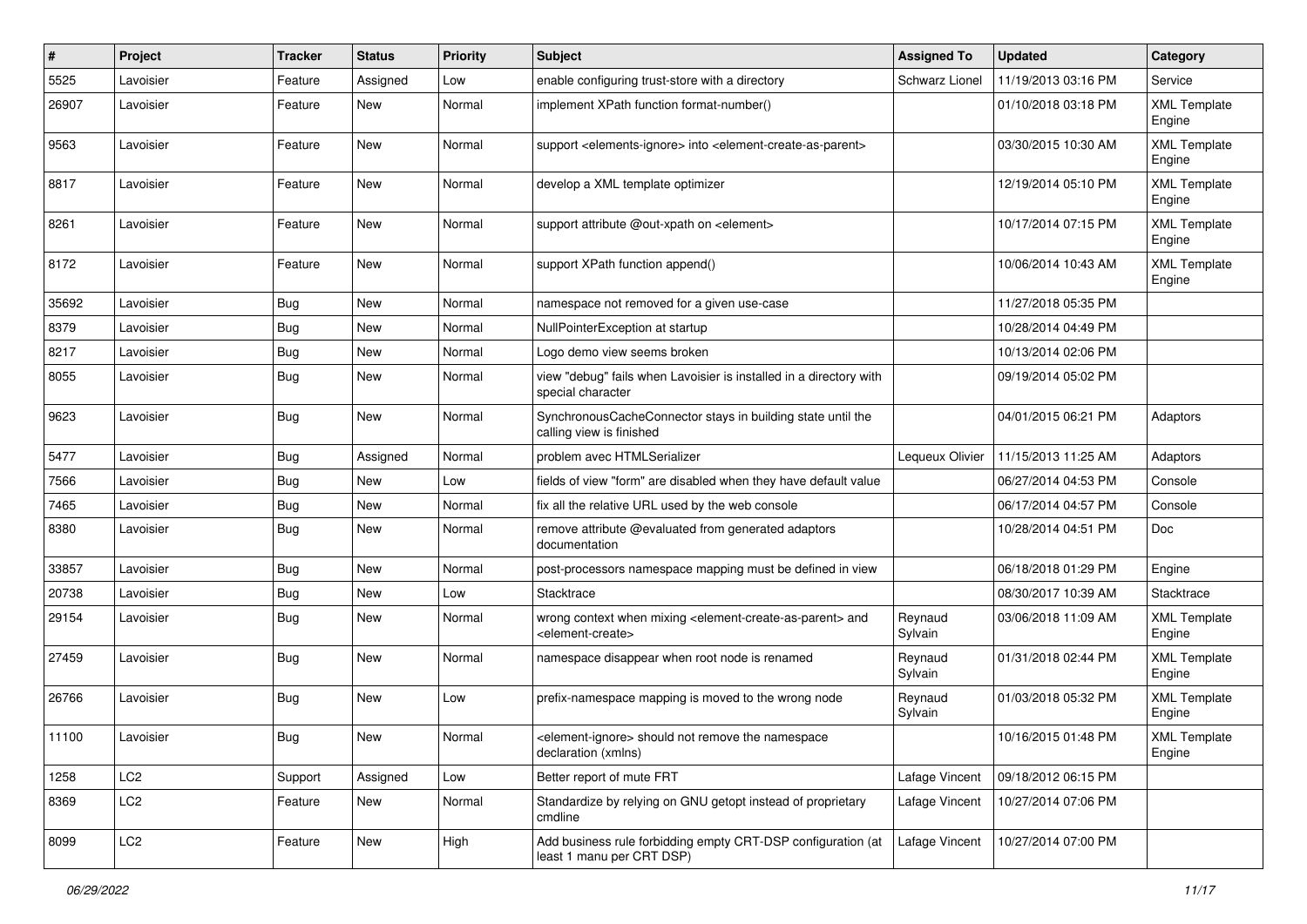| $\vert$ # | Project                           | <b>Tracker</b> | <b>Status</b> | <b>Priority</b> | <b>Subject</b>                                                                | <b>Assigned To</b>   | Updated             | <b>Category</b>          |
|-----------|-----------------------------------|----------------|---------------|-----------------|-------------------------------------------------------------------------------|----------------------|---------------------|--------------------------|
| 2431      | LC <sub>2</sub>                   | Feature        | Assigned      | Normal          | Enforce stricter checks on startup precondition                               | Lafage Vincent       | 02/03/2012 09:54 PM |                          |
| 2118      | LC <sub>2</sub>                   | Feature        | New           | Low             | Prepare the Command Line Interface of validator to parse<br>rdRam             | Lafage Vincent       | 10/20/2011 04:20 PM |                          |
| 2112      | LC <sub>2</sub>                   | Feature        | New           | Low             | Rorc lib                                                                      |                      | 04/08/2013 06:11 PM |                          |
| 2076      | LC <sub>2</sub>                   | Feature        | New           | Low             | Finer grained report for boot Crocus script                                   |                      | 10/11/2011 02:18 PM |                          |
| 1255      | LC <sub>2</sub>                   | Feature        | Assigned      | Low             | Provide proper Shared-Object name to libraries                                | Lafage Vincent       | 01/17/2011 01:39 PM |                          |
| 1254      | LC <sub>2</sub>                   | Feature        | Assigned      | Low             | Add Tooltip for the three LC2 modes                                           | Lafage Vincent       | 01/17/2011 01:34 PM |                          |
| 1232      | LC <sub>2</sub>                   | Feature        | Assigned      | Low             | Include parseCrocusVersion in the Crocus Thread                               | Lafage Vincent       | 01/12/2011 12:18 AM |                          |
| 1231      | LC <sub>2</sub>                   | Feature        | Assigned      | Low             | Include boot in the Crocus Thread                                             | Lafage Vincent       | 01/12/2011 12:16 AM |                          |
| 1156      | LC <sub>2</sub>                   | Feature        | Assigned      | High            | query Marc Status generation & validation options                             | Lafage Vincent       | 12/07/2010 04:54 PM |                          |
| 17192     | LC <sub>2</sub>                   | <b>Bug</b>     | Assigned      | Normal          | The channel 1 is wrongly displayed as 0 even if correctly used                | Lafage Vincent       | 03/16/2017 05:18 PM |                          |
| 2373      | LC <sub>2</sub>                   | <b>Bug</b>     | Assigned      | Low             | Test of responsivity                                                          | Lafage Vincent       | 12/20/2011 03:50 PM |                          |
| 1253      | LC <sub>2</sub>                   | <b>Bug</b>     | Assigned      | Low             | use / harden checks of getline                                                | Lafage Vincent       | 01/17/2011 01:32 PM |                          |
| 1252      | LC <sub>2</sub>                   | <b>Bug</b>     | Assigned      | Low             | What is the proper Parsing Algorithm?                                         | Lafage Vincent       | 01/17/2011 11:34 AM |                          |
| 1235      | LC <sub>2</sub>                   | <b>Bug</b>     | Assigned      | Low             | shared-lib-calls-exit                                                         | Lafage Vincent       | 01/13/2011 12:16 AM |                          |
| 2109      | <b>LPC Service Informatique</b>   | Support        | New           | Low             | imprimantes                                                                   | Jammes<br>Fabrice    | 10/19/2011 10:12 AM |                          |
| 11561     | LST stereo trigger study          | Task           | New           | Normal          | Small-scale MC production for testing the effect of LST-MST<br>stereo trigger | Hrupec Dario         | 04/15/2016 03:34 PM |                          |
| 11452     | LSTCam low-level data<br>analysis | Task           | New           | High            | Definition of LST mini-camera tests                                           | Nakajima<br>Daisuke  | 05/31/2018 04:54 PM |                          |
| 31881     | Narval Standalone                 | Feature        | New           | Normal          | Logs de l'instance                                                            | Théo Le Guen         | 04/24/2018 03:59 PM |                          |
| 35044     | operations-portal-users           | Feature        | New           | Normal          | New ROD dashboard                                                             |                      | 09/20/2018 10:42 AM | Dashboard                |
| 35045     | operations-portal-users           | Feature        | New           | Normal          | Tasks for the release                                                         |                      | 09/20/2018 10:48 AM | Others                   |
| 23257     | operations-portal-users           | Bug            | New           | Normal          | Downtime notification admin page                                              |                      | 10/25/2017 03:57 PM | Downtime<br>Notification |
| 597       | Oval                              | Feature        | New           | Normal          | YAML comme langage de configuration ?                                         |                      | 05/11/2010 01:36 PM |                          |
| 33        | Oval                              | Feature        | New           | Normal          | Support for gzipped ref files                                                 | Chamont David        | 02/16/2009 07:23 PM | Diff command             |
| 35        | Oval                              | Feature        | New           | Normal          | Give less importance to the build step                                        | Chamont David        | 02/16/2009 07:41 PM | Documentation            |
| 37        | Oval                              | Feature        | New           | Low             | Automatically select the shell flavor                                         | <b>Chamont David</b> | 02/16/2009 07:44 PM | Implementation           |
| 34        | Oval                              | Feature        | New           | Normal          | Extend input/output control                                                   | Chamont David        | 02/16/2009 07:27 PM | Implementation           |
| 923       | Oval                              | Feature        | New           | Normal          | oval reset                                                                    | Chamont David        | 09/20/2010 05:16 PM | Other                    |
| 36        | Oval                              | Feature        | New           | Low             | Extend tasks with begin/end directory commands                                | Chamont David        | 02/16/2009 07:42 PM | Other                    |
| 29        | Oval                              | Feature        | New           | Low             | The build tool should handle directories?                                     | Chamont David        | 02/16/2009 07:06 PM | Other                    |
| 174       | Oval                              | Feature        | New           | High            | oval run -o                                                                   | Chamont David        | 10/02/2009 02:47 PM | Run command              |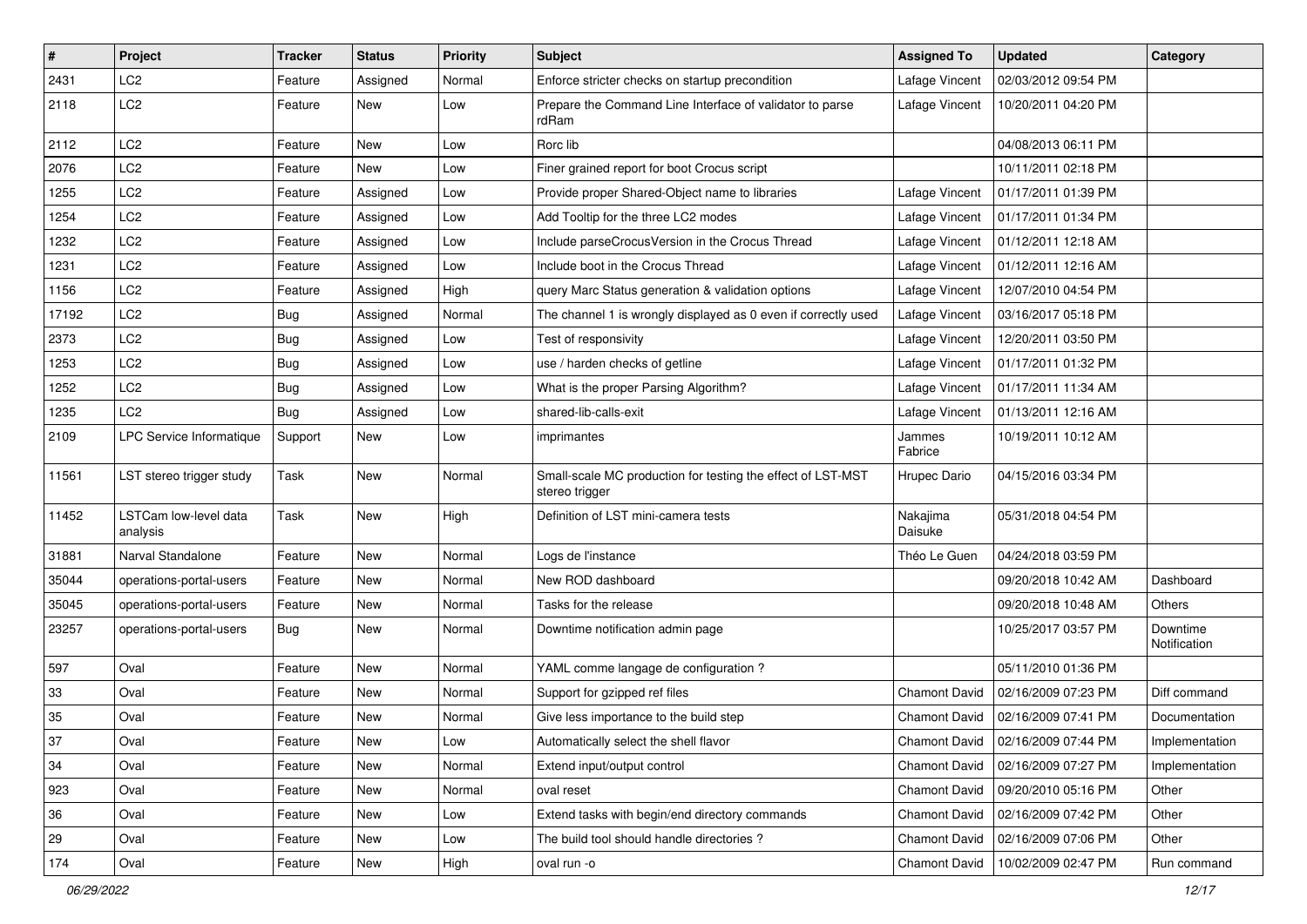| $\sharp$ | Project    | <b>Tracker</b> | <b>Status</b> | <b>Priority</b> | Subject                                                                   | <b>Assigned To</b>   | <b>Updated</b>      | Category                         |
|----------|------------|----------------|---------------|-----------------|---------------------------------------------------------------------------|----------------------|---------------------|----------------------------------|
| 31       | Oval       | Feature        | New           | Normal          | Apply a command to a subdirectory subset?                                 | Chamont David        | 02/16/2009 07:14 PM | Run command                      |
| 30       | Oval       | Feature        | New           | High            | Use environments as targets to the step commands                          | <b>Chamont David</b> | 02/16/2009 07:12 PM | Run command                      |
| 1083     | Oval       | <b>Bug</b>     | New           | Immediate       | oval log -gui                                                             |                      | 11/16/2010 11:45 AM | <b>Command Line</b><br>Interface |
| 1082     | Oval       | <b>Bug</b>     | New           | Low             | NO DIFF                                                                   |                      | 11/16/2010 11:44 AM | Command Line<br>Interface        |
| 905      | Oval       | <b>Bug</b>     | New           | Urgent          | Use of parenthesis in diffline regular expression                         | <b>Chamont David</b> | 09/14/2010 06:17 PM | Diff command                     |
| 32       | Oval       | Bug            | New           | Normal          | Write a more detailed configuration doc                                   | <b>Chamont David</b> | 02/16/2009 07:18 PM | Documentation                    |
| 26       | Oval       | Bug            | New           | Low             | Commands options not well propagated, when declared within<br>an OvalFile | <b>Chamont David</b> | 02/16/2009 06:50 PM | Implementation                   |
| 25       | Oval       | Bug            | New           | Low             | Temporary files after a crash                                             | Chamont David        | 02/16/2009 06:46 PM | Implementation                   |
| 22       | Oval       | <b>Bug</b>     | New           | Low             | Deliver messages when ISA fails                                           | <b>Chamont David</b> | 02/16/2009 06:22 PM | Implementation                   |
| 28       | Oval       | Bug            | New           | Low             | "oval validate" should remove differences in "oval log"                   | Chamont David        | 12/08/2010 09:47 PM | Other                            |
| 21       | Oval       | Bug            | New           | Normal          | What happens when a subdirectory is reused in several<br>environments?    | Chamont David        | 02/16/2009 07:00 PM | OvalFile                         |
| 172      | Oval       | <b>Bug</b>     | New           | Urgent          | Automatic variables                                                       | <b>Chamont David</b> | 10/02/2009 02:24 PM | Run command                      |
| 27       | Oval       | <b>Bug</b>     | New           | Low             | Some commands should not require a current valid directory                | <b>Chamont David</b> | 02/16/2009 06:51 PM | Site Customization<br>& Flavors  |
| 12976    | <b>PEM</b> | Feature        | New           | Low             | pem-sync co pem                                                           |                      | 03/24/2016 05:00 PM |                                  |
| 12975    | <b>PEM</b> | Feature        | New           | Normal          | pem-sync co_pem                                                           |                      | 03/24/2016 04:54 PM |                                  |
| 12974    | <b>PEM</b> | Feature        | New           | Normal          | pem-sync cp_pem                                                           |                      | 03/24/2016 04:52 PM |                                  |
| 12961    | PEM        | Feature        | New           | Normal          | PEM version                                                               |                      | 03/24/2016 09:03 AM |                                  |
| 10273    | <b>PEM</b> | Feature        | New           | Normal          | Easier configuration process                                              |                      | 07/01/2015 11:11 AM |                                  |
| 12978    | PEM        | <b>Bug</b>     | New           | Low             | pem-sync pull                                                             |                      | 03/24/2016 05:11 PM |                                  |
| 12963    | <b>PEM</b> | <b>Bug</b>     | <b>New</b>    | Normal          | add tool crash                                                            |                      | 03/24/2016 09:10 AM |                                  |
| 12962    | <b>PEM</b> | Bug            | New           | Normal          | pem-sync list ???                                                         |                      | 03/24/2016 09:05 AM |                                  |
| 10314    | <b>PEM</b> | <b>Bug</b>     | New           | High            | Environment compliant with CLI                                            |                      | 07/07/2015 09:57 AM |                                  |
| 10313    | <b>PEM</b> | Bug            | New           | Normal          | Error message to change !                                                 |                      | 07/07/2015 09:51 AM |                                  |
| 10274    | PEM        | <b>Bug</b>     | New           | Normal          | SYSTEM.ASSERTIONS.ASSERT FAILURE                                          |                      | 07/01/2015 11:12 AM |                                  |
| 3954     | Pipelet    | Task           | New           | Low             | Documentation: Environment cheat sheet                                    |                      | 02/13/2013 11:00 AM |                                  |
| 1337     | Pipelet    | Task           | New           | Normal          | logged subprocess improvement                                             |                      | 03/08/2011 09:07 PM |                                  |
| 1336     | Pipelet    | Task           | New           | Low             | Add comments in multiplex                                                 |                      | 02/24/2011 10:17 AM |                                  |
| 1178     | Pipelet    | Task           | New           | High            | writing mysql and postgre backends                                        |                      | 02/13/2013 10:49 AM |                                  |
| 9534     | Pipelet    | Feature        | New           | Normal          | logging of stdout and stderr                                              |                      | 03/25/2015 02:31 PM |                                  |
| 8262     | Pipelet    | Feature        | New           | Normal          | LocalRepository: recursive search of segment source script                |                      | 10/19/2014 05:13 PM |                                  |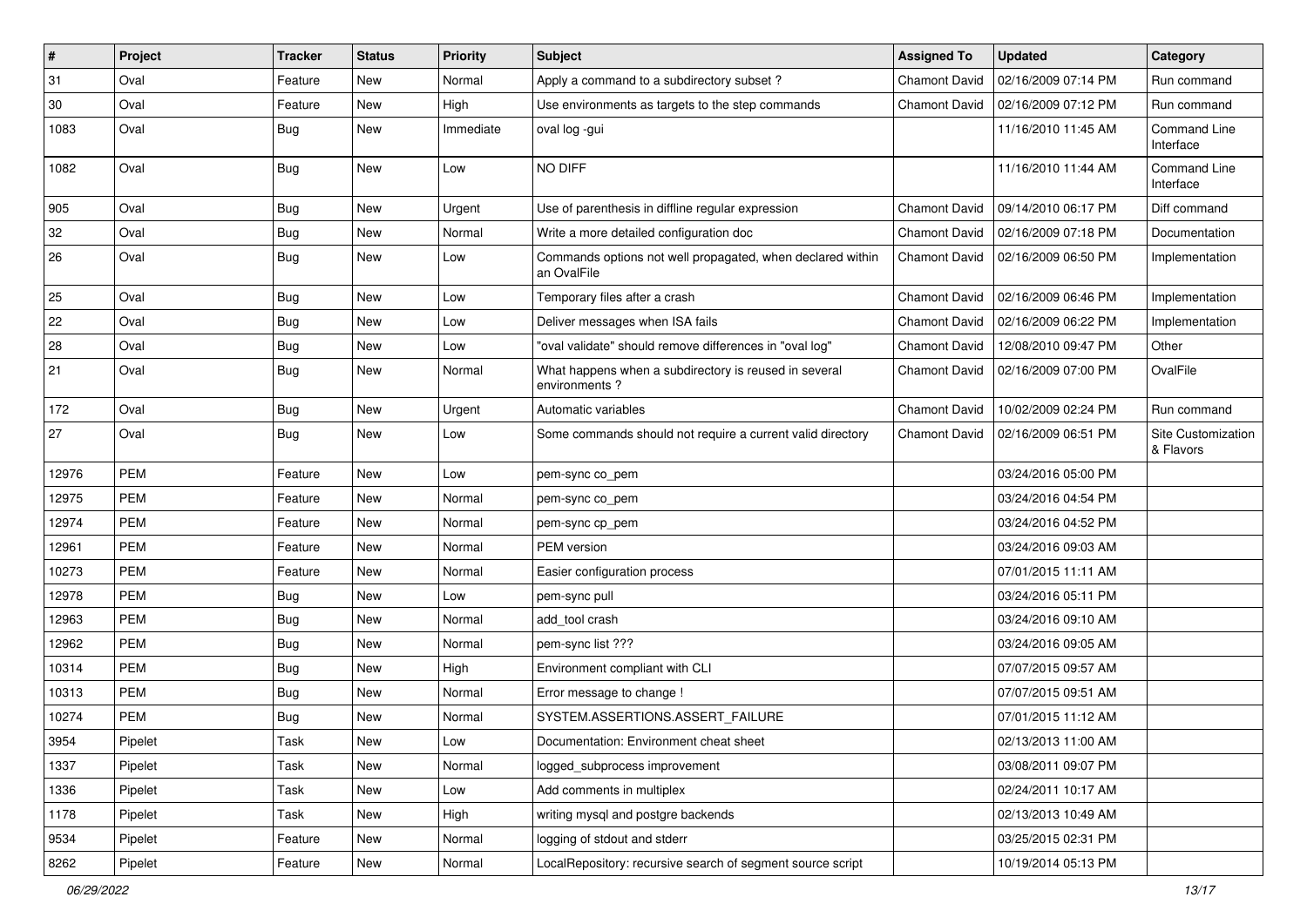| #     | Project      | <b>Tracker</b> | <b>Status</b> | <b>Priority</b> | Subject                                                                                                                 | <b>Assigned To</b>  | <b>Updated</b>      | Category |
|-------|--------------|----------------|---------------|-----------------|-------------------------------------------------------------------------------------------------------------------------|---------------------|---------------------|----------|
| 3992  | Pipelet      | Feature        | New           | Low             | directory in data with specific color                                                                                   |                     | 02/20/2013 05:19 PM |          |
| 748   | Pipelet      | Feature        | New           | Low             | Git and CVS repositories                                                                                                | Le Jeune<br>Maude   | 03/11/2011 11:41 AM |          |
| 734   | Pipelet      | Feature        | Assigned      | Low             | Rapport Latex                                                                                                           | <b>Betoule Marc</b> | 02/10/2011 11:52 PM | Engine   |
| 2753  | Pipelet      | <b>Bug</b>     | New           | Urgent          | retrieve hook name from source code                                                                                     |                     | 05/22/2012 02:36 PM |          |
| 1566  | Pipelet      | <b>Bug</b>     | New           | Low             | Bug daemon cherrypy on Macintosh                                                                                        |                     | 05/10/2011 12:14 PM |          |
| 1437  | Pipelet      | <b>Bug</b>     | New           | Normal          | str_parents not updated in time for glob_parent                                                                         |                     | 03/10/2011 05:51 PM |          |
| 723   | Pipelet      | <b>Bug</b>     | Assigned      | Urgent          | Timers on lock                                                                                                          | <b>Betoule Marc</b> | 03/08/2011 09:07 PM | Engine   |
| 4068  | Pipelet      | <b>Bug</b>     | New           | High            | Tagging works randomly with konqueror                                                                                   |                     | 03/07/2013 10:39 AM | Web      |
| 45452 | PyROS        | Story          | New           | Normal          | *** REQ-0XX REQUIREMENTS FROM CNES (PR)                                                                                 |                     | 06/14/2021 01:17 PM |          |
| 45195 | PyROS        | Story          | New           | Normal          | REQ-122 Page information état agent                                                                                     |                     | 05/12/2021 12:18 PM |          |
| 45194 | PyROS        | Story          | New           | Normal          | REQ-121 Limiter le nombre d'essais de connexion d'un<br>utilisateur                                                     |                     | 05/12/2021 12:17 PM |          |
| 45193 | PyROS        | Story          | New           | Normal          | REQ-120 Pages web dédiées pour gérer différents besoins                                                                 |                     | 05/12/2021 12:17 PM |          |
| 45192 | PyROS        | Story          | New           | Normal          | REQ-119 Analyse images : le service de traitement d'images<br>doit être interopérable (à distance, par service externe) |                     | 05/12/2021 12:17 PM |          |
| 45191 | PyROS        | Story          | New           | Normal          | REQ-118 Avoir un obturateur sur les caméras (Utile pour faire<br>les Dark)                                              |                     | 05/12/2021 12:16 PM |          |
| 45190 | <b>PyROS</b> | Story          | New           | Normal          | REQ-117 Calibration : génération des images de calibration en<br>fonction du temps (DBF) (Dark dépend du temps pose)    |                     | 05/12/2021 12:16 PM |          |
| 45189 | PyROS        | Story          | New           | Normal          | REQ-116 Calibration astro : trouver une solution quand l'image<br>est distendue (distortion)                            |                     | 05/12/2021 12:16 PM |          |
| 45188 | PyROS        | Story          | New           | Normal          | REQ-115 Calibration : traiter efficacement les fichiers de<br>calibration DBF (dark, bias, flat)                        |                     | 05/12/2021 12:15 PM |          |
| 45187 | PyROS        | Story          | New           | Normal          | REQ-114 Planification des séquences : Equité                                                                            |                     | 05/12/2021 12:15 PM |          |
| 45186 | PyROS        | Story          | New           | Normal          | REQ-113 Planification des séquences : Efficacité, efficience                                                            |                     | 05/12/2021 12:15 PM |          |
| 45185 | PyROS        | Story          | New           | Normal          | REQ-112 Planification des séquences : Flexibilité                                                                       |                     | 05/12/2021 12:14 PM |          |
| 45184 | PyROS        | Story          | New           | Normal          | REQ-111 Mise en sécurité automatique en cas de cyclone                                                                  |                     | 03/16/2022 04:38 PM |          |
| 45183 | PyROS        | Story          | New           | Normal          | REQ-110 Arrêt et redémarrage automatique en cas de coupure<br>électrique                                                |                     | 03/16/2022 04:38 PM |          |
| 45182 | PyROS        | Story          | New           | Normal          | REQ-109 Afficher infos utiles sur les requetes/séquences                                                                |                     | 05/12/2021 12:13 PM |          |
| 45181 | PyROS        | Story          | New           | Normal          | REQ-108 Pouvoir déposer dans différents systèmes de<br>coordonnées                                                      |                     | 02/22/2022 04:38 PM |          |
| 45180 | PyROS        | Story          | New           | Normal          | REQ-107 Suivi complet d'une requête, depuis son dépot,<br>jusqu'à son exécution, en passant par sa planification        |                     | 05/12/2021 12:12 PM |          |
| 45179 | PyROS        | Story          | New           | Normal          | REQ-106 Requete appartient à un SP (lié à un PI qui est lié à<br>des users)                                             |                     | 05/12/2021 12:12 PM |          |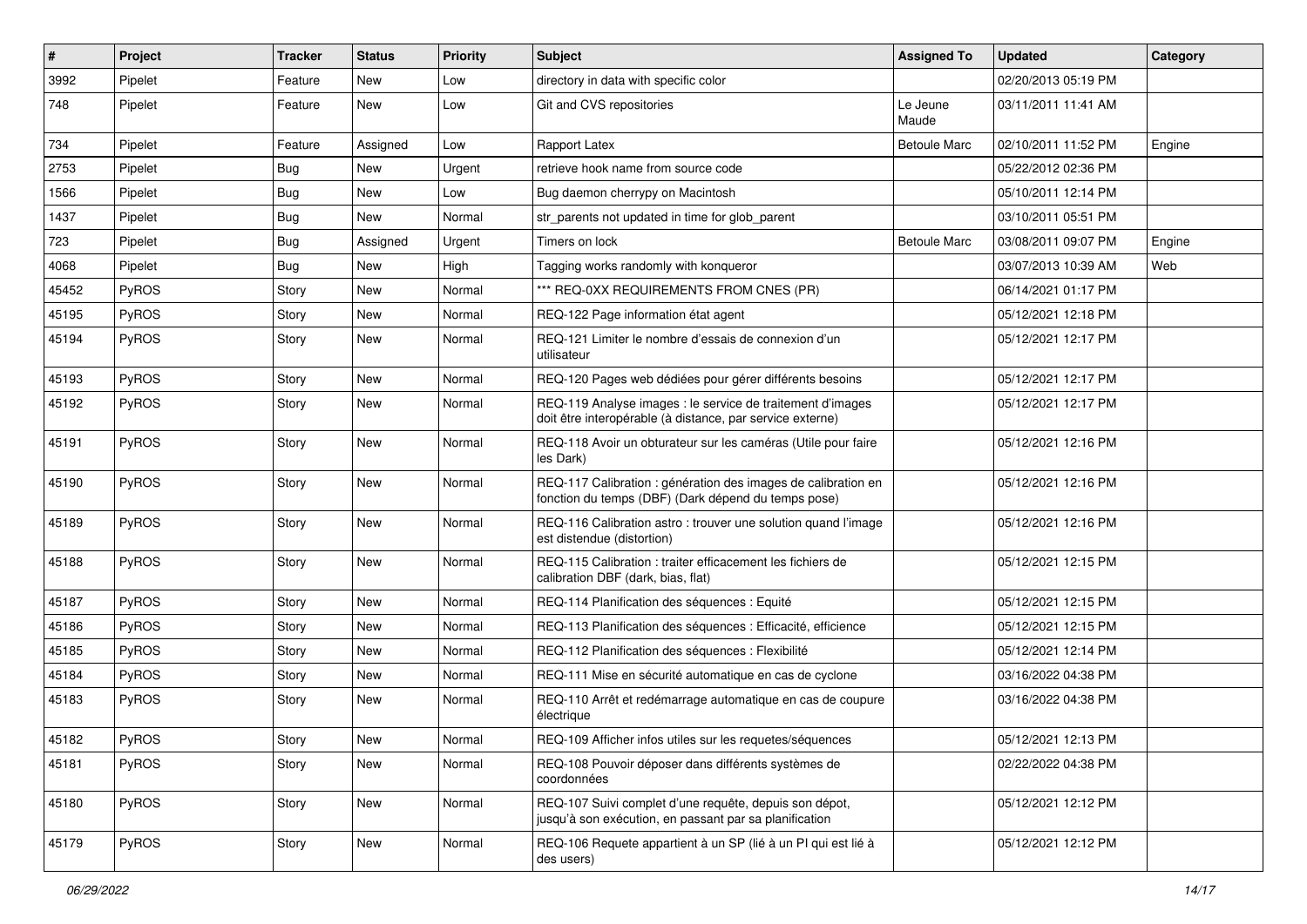| #     | Project      | <b>Tracker</b> | <b>Status</b> | <b>Priority</b> | <b>Subject</b>                                                                              | <b>Assigned To</b> | <b>Updated</b>      | Category |
|-------|--------------|----------------|---------------|-----------------|---------------------------------------------------------------------------------------------|--------------------|---------------------|----------|
| 45178 | PyROS        | Story          | New           | Normal          | REQ-105 Pouvoir enlever une séquence (scène) déposée pour<br>en déposer une autre           |                    | 05/12/2021 12:11 PM |          |
| 45177 | <b>PyROS</b> | Story          | New           | Normal          | REQ-104 Rôles utilisateurs (profils)                                                        |                    | 05/12/2021 12:11 PM |          |
| 45176 | PyROS        | Story          | New           | Normal          | REQ-103 Connexion unique pour accéder à tous les services,<br>si possible via annuaire LDAP |                    | 05/12/2021 12:10 PM |          |
| 45175 | PyROS        | Story          | New           | Normal          | REQ-102 Surveillance et sécurisation de la BD                                               |                    | 03/16/2022 04:38 PM |          |
| 45174 | PyROS        | Story          | New           | Normal          | REQ-213 Sauvegarde temporaire des images brutes pour<br>opérations de maintenance           |                    | 05/12/2021 12:01 PM |          |
| 45173 | PyROS        | Story          | New           | Normal          | REQ-212 Espace privé pour extensions et déploiement sans git                                |                    | 05/12/2021 12:00 PM |          |
| 45172 | PyROS        | Story          | New           | Normal          | REQ-211 Allsky scan                                                                         |                    | 05/12/2021 11:58 AM |          |
| 45171 | PyROS        | Story          | New           | Normal          | REQ-210 Affichage contenu BD                                                                |                    | 05/12/2021 11:58 AM |          |
| 45170 | PyROS        | Story          | New           | Normal          | REQ-209 Lecture des logs                                                                    |                    | 05/12/2021 11:58 AM |          |
| 45169 | PyROS        | Story          | New           | Normal          | REQ-208 Lecture et téléchargement des images                                                |                    | 05/12/2021 11:57 AM |          |
| 45168 | PyROS        | Story          | New           | Normal          | REQ-207 Rapports de synthèse, outils de monitoring                                          |                    | 05/12/2021 11:57 AM |          |
| 45167 | PyROS        | Story          | New           | Normal          | REQ-206 Espace mutualisé (comme CADOR)                                                      |                    | 05/12/2021 11:57 AM |          |
| 45166 | <b>PyROS</b> | Story          | New           | Normal          | REQ-205 Bandeau en haut de pages pour messages d'info ou<br>avertissement                   |                    | 05/12/2021 11:56 AM |          |
| 45165 | PyROS        | Story          | New           | Normal          | REQ-204 Architecture site, différents espaces selon les roles                               |                    | 05/12/2021 11:56 AM |          |
| 45164 | <b>PyROS</b> | Story          | New           | Normal          | REQ-203 GUI multilingue (choix de la langue)                                                |                    | 05/12/2021 11:55 AM |          |
| 45163 | PyROS        | Story          | New           | Normal          | REQ-013 PYROS-10 ordonnancement temps réel                                                  |                    | 07/01/2021 08:30 AM |          |
| 45162 | PyROS        | Story          | New           | Normal          | REQ-014 PYROS-10 priorité et quotas utilisateurs                                            |                    | 07/01/2021 08:29 AM |          |
| 45161 | PyROS        | Story          | New           | Normal          | REQ-011 PYROS-10 ordonnanceur sur chaque télescope                                          |                    | 07/01/2021 08:29 AM |          |
| 45160 | PyROS        | Story          | New           | Normal          | REQ-012 PYROS-10 limiter les temps morts entre requêtes                                     |                    | 05/12/2021 10:47 AM |          |
| 45159 | PyROS        | Story          | New           | Normal          | REQ-003 Interface avec les données CNRS de manière<br>authentifiée                          |                    | 05/12/2021 10:46 AM |          |
| 45158 | PyROS        | Story          | New           | Normal          | REQ-006 Notification de changement d'état d'une requête                                     |                    | 05/12/2021 10:45 AM |          |
| 45157 | PyROS        | Story          | New           | Normal          | REQ-002 Déclenchement des jobs sur déclenchement au lieu<br>de scrutation                   |                    | 05/12/2021 11:46 AM |          |
| 45156 | PyROS        | Story          | New           | Normal          | REQ-004 POC GTRS et websocket                                                               |                    | 05/12/2021 11:45 AM |          |
| 45155 | PyROS        | Story          | New           | Normal          | REQ-001 planification de tâches récurrentes                                                 |                    | 05/12/2021 10:44 AM |          |
| 45154 | PyROS        | Story          | New           | Normal          | REQ-070 SSI_010 Spécifications techniques SSI                                               |                    | 03/16/2022 04:42 PM |          |
| 45153 | PyROS        | Story          | New           | Normal          | REQ-051 Sécurité des systèmes informatique (SSI)                                            |                    | 03/16/2022 04:44 PM |          |
| 45152 | PyROS        | Story          | New           | Normal          | REQ-068 ACCEPT_010 Plan de validation et d'essai                                            |                    | 05/12/2021 10:42 AM |          |
| 45151 | PyROS        | Story          | New           | Normal          | REQ-069 Plan de validation et d'essai                                                       |                    | 05/12/2021 10:42 AM |          |
| 45150 | PyROS        | Story          | New           | Normal          | REQ-066 QUALIF_030 Exigence                                                                 |                    | 05/12/2021 10:41 AM |          |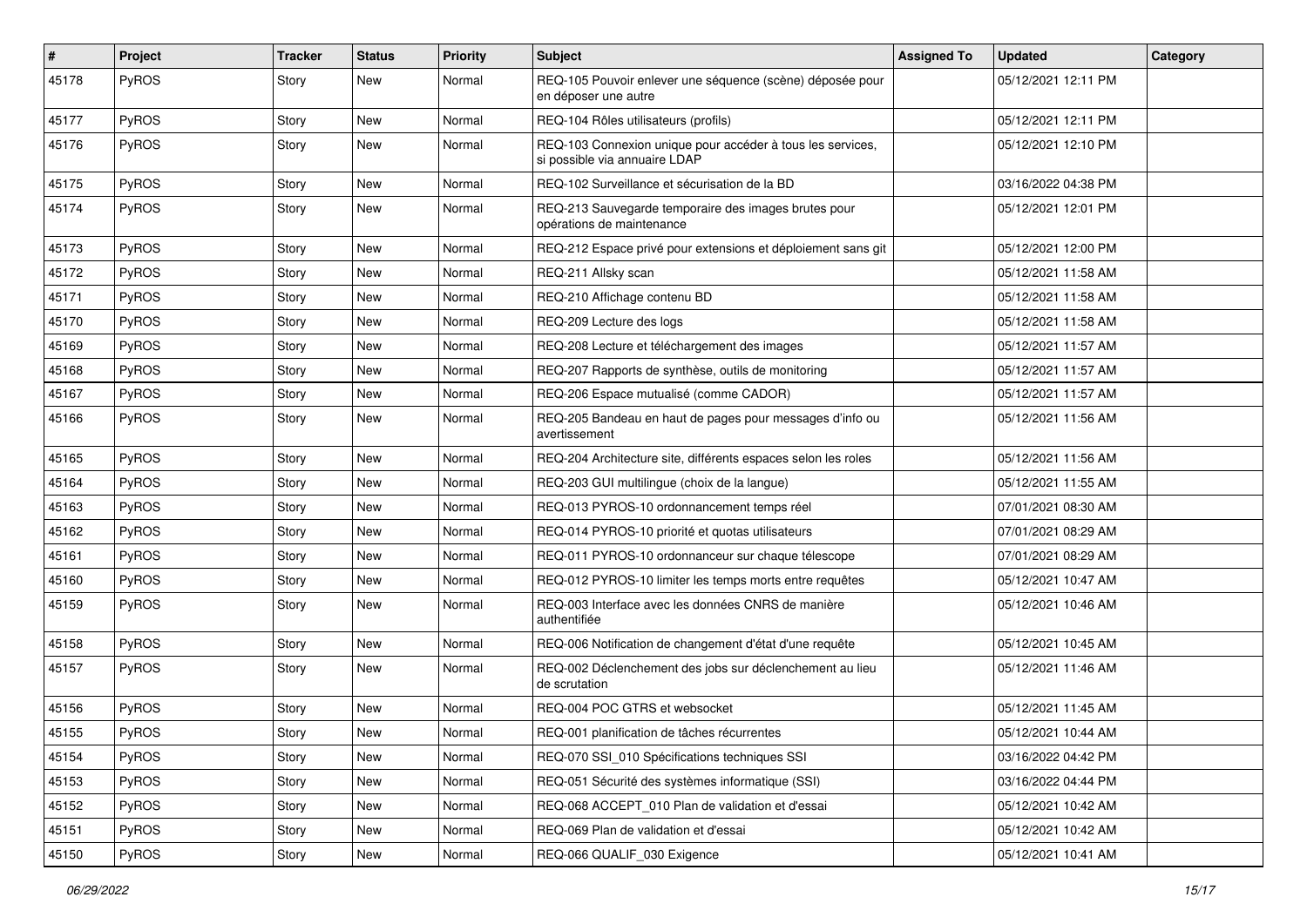| $\sharp$ | Project      | <b>Tracker</b> | <b>Status</b> | <b>Priority</b> | <b>Subject</b>                                                                          | <b>Assigned To</b> | <b>Updated</b>      | Category |
|----------|--------------|----------------|---------------|-----------------|-----------------------------------------------------------------------------------------|--------------------|---------------------|----------|
| 45149    | PyROS        | Story          | New           | Normal          | REQ-067 Qualification des exigences                                                     |                    | 05/12/2021 10:41 AM |          |
| 45148    | PyROS        | Story          | New           | Normal          | REQ-063 Qualification opérationnelle                                                    |                    | 05/12/2021 10:40 AM |          |
| 45147    | PyROS        | Story          | New           | Normal          | REQ-059 Qualification technique                                                         |                    | 05/12/2021 10:40 AM |          |
| 45146    | PyROS        | Story          | New           | Normal          | REQ-064 Déploiement                                                                     |                    | 05/12/2021 10:39 AM |          |
| 45145    | PyROS        | Story          | New           | Normal          | REQ-062 QUALIF 020 Qualification opérationnelle                                         |                    | 05/12/2021 10:39 AM |          |
| 45144    | PyROS        | Story          | New           | Normal          | REQ-060 JUSTIF_010 Justification de la définition                                       |                    | 05/12/2021 10:38 AM |          |
| 45143    | PyROS        | Story          | New           | Normal          | REQ-061 Justification de la définition                                                  |                    | 05/12/2021 10:37 AM |          |
| 45142    | PyROS        | Story          | New           | Normal          | REQ-058 QUALIF 010 Qualification technique                                              |                    | 05/12/2021 10:37 AM |          |
| 45141    | PyROS        | Story          | New           | Normal          | REQ-056 INTERFACE_010 Interfaçage avec PyROS                                            |                    | 05/12/2021 10:36 AM |          |
| 45140    | PyROS        | Story          | New           | Normal          | REQ-057 Interfaçage avec TAROT NC                                                       |                    | 05/12/2021 10:36 AM |          |
| 45139    | PyROS        | Story          | New           | Normal          | REQ-054 Documentation et Formation                                                      |                    | 05/12/2021 10:35 AM |          |
| 45138    | PyROS        | Story          | New           | Normal          | REQ-055 ERGO 040 Documentation                                                          |                    | 05/12/2021 10:35 AM |          |
| 45137    | PyROS        | Story          | New           | Normal          | REQ-053 ERGO_030 Formation                                                              |                    | 05/12/2021 10:35 AM |          |
| 45136    | PyROS        | Story          | New           | Normal          | REQ-052 ERGO 020 Operabilité                                                            |                    | 05/12/2021 10:34 AM |          |
| 45135    | PyROS        | Story          | New           | Normal          | REQ-050 SURETE_260 Système informatique (SSI)                                           |                    | 03/16/2022 04:42 PM |          |
| 45134    | <b>PyROS</b> | Story          | New           | Normal          | REQ-043 SURETE_180 Sécurité des personnes : lumière                                     |                    | 05/12/2021 10:33 AM |          |
| 45133    | PyROS        | Story          | New           | Normal          | REQ-042 SURETE_170 Sécurité des personnes : système<br>d'arrêt automatique              |                    | 05/12/2021 10:33 AM |          |
| 45132    | PyROS        | Story          | New           | Normal          | REQ-031 SURETE_040 Automatisation du bâtiment                                           |                    | 05/12/2021 10:32 AM |          |
| 45131    | PyROS        | Story          | New           | Normal          | REQ-049 SURETE_250 Transfert des données                                                |                    | 03/16/2022 04:16 PM |          |
| 45130    | PyROS        | Story          | New           | Normal          | REQ-047 SURETE_240 Sauvegarde des données brutes                                        |                    | 03/16/2022 04:42 PM |          |
| 45129    | PyROS        | Story          | New           | Normal          | REQ-046 SURETE_210 Arrêt du système en cas de condition<br>météorologiques défavorables |                    | 03/16/2022 04:42 PM |          |
| 45128    | PyROS        | Story          | New           | Normal          | REQ-045 SECURITE_200 Système d'alerte                                                   |                    | 03/16/2022 04:42 PM |          |
| 45127    | PyROS        | Story          | New           | Normal          | REQ-044 SURETE 190 Sécurité des personnes : système<br>d'arrêt d'urgence                |                    | 05/12/2021 10:30 AM |          |
| 45126    | PyROS        | Story          | New           | Normal          | REQ-048 sauvegarde des données brutes                                                   |                    | 03/16/2022 04:43 PM |          |
| 45125    | PyROS        | Story          | New           | Normal          | REQ-041 information sur les composants (ajout)                                          |                    | 05/12/2021 10:29 AM |          |
| 45124    | PyROS        | Story          | New           | Normal          | REQ-038 focalisation, alignement,                                                       |                    | 05/12/2021 10:29 AM |          |
| 45123    | PyROS        | Story          | New           | Normal          | REQ-036 logiciel pour la maintenance à distance                                         |                    | 05/12/2021 10:28 AM |          |
| 45122    | PyROS        | Story          | New           | Normal          | REQ-032 automatisation du bâtiment et du télescope                                      |                    | 05/12/2021 10:27 AM |          |
| 45121    | <b>PyROS</b> | Story          | New           | Normal          | REQ-009 requêtes de calibration                                                         |                    | 05/12/2021 10:54 AM |          |
| 45120    | PyROS        | Story          | New           | Normal          | REQ-017 Information sur les requêtes soumises par l'utilisateur                         |                    | 05/12/2021 10:55 AM |          |
| 45119    | PyROS        | Story          | New           | Normal          | REQ-008 requêtes SST flexibles                                                          |                    | 05/12/2021 10:54 AM |          |